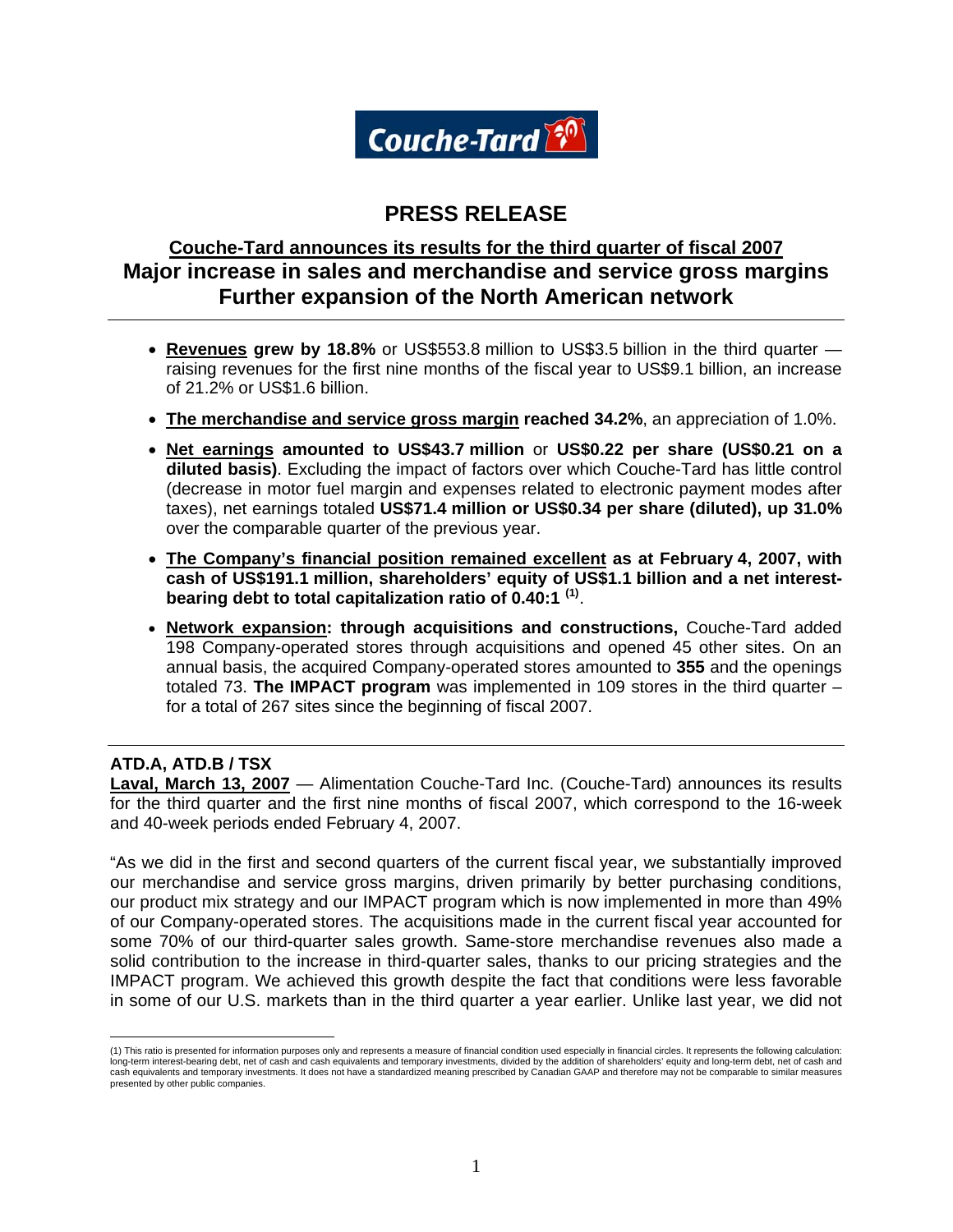benefit from the positive impact of the reconstruction period following the 2006 hurricanes in Florida and the Gulf of Mexico, nor the exceptionally good weather conditions that prevailed in our Southwest markets during the third quarter of the previous year; indeed, they were rather unfavorable this quarter. Motor fuel volumes were up in all our markets, driven by our acquisitions, our ongoing price optimization program in some U.S. markets and the strong contribution of our Western Canadian market. However, retail pump prices declined sharply in the third quarter, and our motor fuel gross margin decreased substantially in the United States and to a lesser extent in Canada. Remember that the volatility in margins tends to stabilize on an annual basis," indicated Mr Alain Bouchard, Chairman of the Board, President and Chief Executive Officer.

## **Exchange Rate Data**

The Company's US dollar consolidated reporting currency provides shareholders with more relevant information giving consideration to the predominance of Couche-Tard's operations in the United States and its US dollar denominated debt.

The following table sets forth information about exchange rates based upon the Bank of Canada closing rates expressed as US dollars per Cdn\$1.00:

|                            | 16-week periods ended |             | 40-week periods ended |             |  |
|----------------------------|-----------------------|-------------|-----------------------|-------------|--|
|                            | February 4.           | January 29. |                       | January 29. |  |
|                            | 2007                  | 2006        | 2007                  | 2006        |  |
| Average for the period (1) | 0.8682                | 0.8551      | 0.8835                | 0.8337      |  |
| Period end                 | 0.8435                | 0.8699      | 0.8435                | 0.8699      |  |

 $(1)$  Calculated by taking the average of the closing exchange rates of each day in the applicable period.

### **Highlights of the Third Quarter of Fiscal 2007**

### **Business Acquisitions**

On December 1<sup>st</sup>, 2006, Couche-Tard finalized, with Shell Oil Product US and its affiliate, Motiva Entreprises LLC, the acquisition of a network of 236 stores operating under the Shell banner in the regions of Baton Rouge, Denver, Memphis, Orlando and Tampa as well as in Southwest Florida in the United States. Of the 236 stores, 174 are Company-operated, 50 are operated by independent store operators and 12 have a motor fuel supply agreement.

Previously, on October 30, 2006, Couche-Tard acquired from Sparky's Oil Company, a network of 24 Company-operated stores operating under the Sparky's banner in West Central Florida in the United States.

These transactions were carried out for a cash consideration of \$317.7 million, including inventories and direct acquisition costs.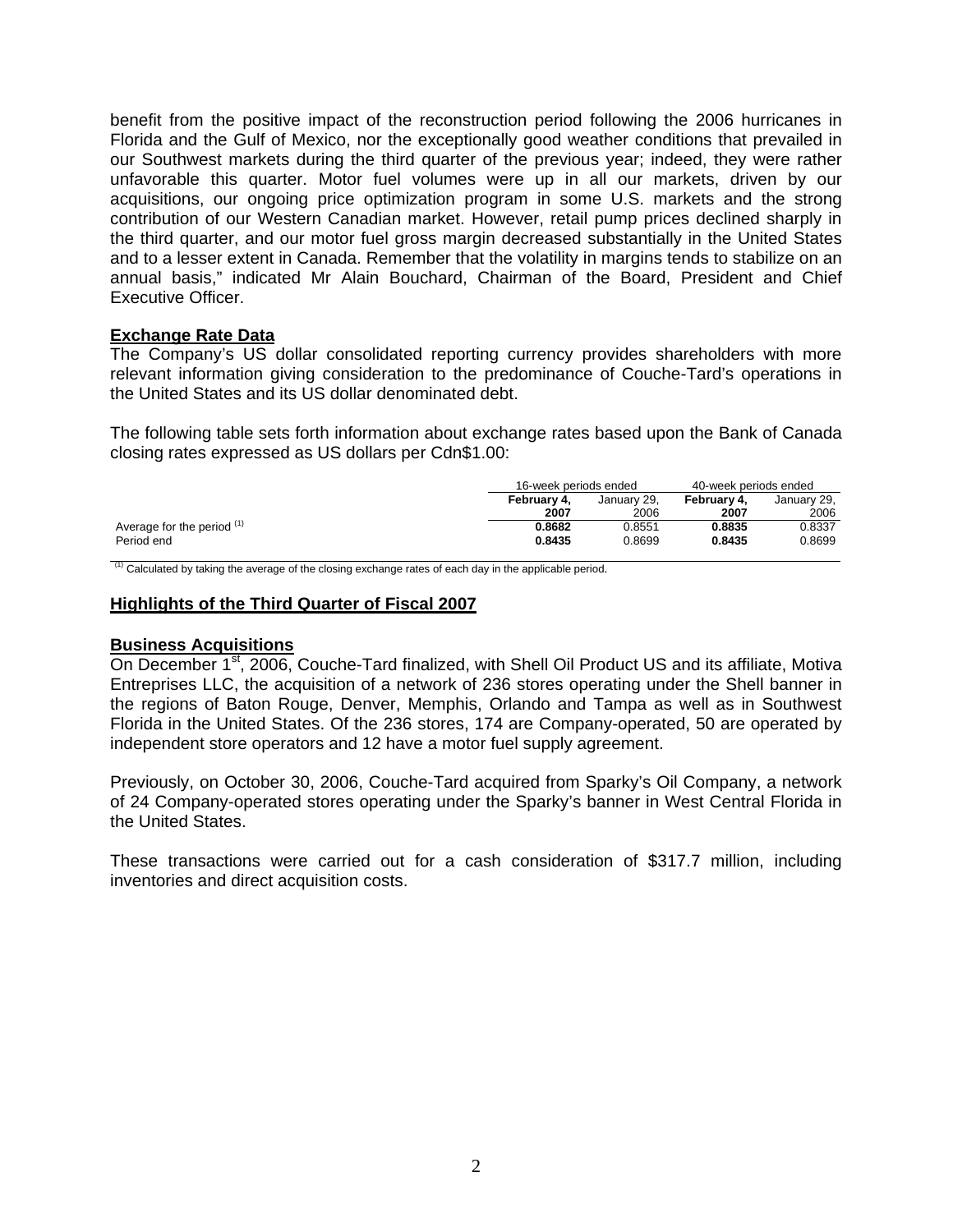## **Growth of the Store Network**

|                                           |                                | 16-week period ended February 4, 2007 |       | 40-week period ended February 4, 2007 |                             |       |  |
|-------------------------------------------|--------------------------------|---------------------------------------|-------|---------------------------------------|-----------------------------|-------|--|
|                                           | Company-<br>operated<br>stores | <b>Affiliated</b><br>stores           | Total | Company-<br>operated<br>stores        | <b>Affiliated</b><br>stores | Total |  |
| Number of stores, beginning of period (1) | 3.780                          | 1,531                                 | 5,309 | 3,632                                 | 1,351                       | 4,983 |  |
| Acquisition                               | 198                            | 62                                    | 260   | 355                                   | 75                          | 430   |  |
| Openings / constructions / additions (2)  | 45                             | 84                                    | 127   | 73                                    | 275                         | 348   |  |
| Closures / withdrawals (3)                | (24)                           | (316)                                 | (336) | (56)                                  | (345)                       | (401) |  |
| Conversion into Company-operated stores   | 9                              | (9)                                   |       | 9                                     | (9)                         |       |  |
| Conversion into affiliated stores         |                                |                                       |       | (5)                                   | 5                           |       |  |
| Number of stores, end of period           | 4.008                          | 1.352                                 | 5.360 | 4.008                                 | 1.352                       | 5,360 |  |

**(1)** Restated. **(2)** The important increase in affiliated stores results from the addition of the new ConocoPhillips franchises as mentioned in the 2006 annual report and from new

agreement signed with business communities in certains regions.<br>(3) As mentioned in the second quarter, the important withdrawal of affiliated stores arises from the decision of SSP Partners not to renew their licence agre

## **Deployment of the IMPACT Program**

During the third quarter, Couche-Tard implemented its IMPACT program in 109 Companyoperated stores, bringing its total of Company-operated stores converted under this program to 267 for the first three quarters of fiscal 2007. As a result, 49.1% of the Company-operated stores have now been converted to the IMPACT program, which gives the Company considerable flexibility for future internal growth.

## **Credit Facility**

On November 15, 2006, Couche-Tard increased by \$150.0 million the limit of its new credit agreement concluded on September 22, 2006. The credit facility consists of a term renewable unsecured revolving credit facility, which maximum available amount stands at \$650.0 million.

## **Dividends**

On March 13, 2007, the Board of Directors of Couche-Tard declared a dividend of Cdn\$0.03 per share to shareholders on record as at March 22, 2007 and approved its payment for March 30, 2007. This is an eligible dividend within the meaning of the *Income Tax Act*.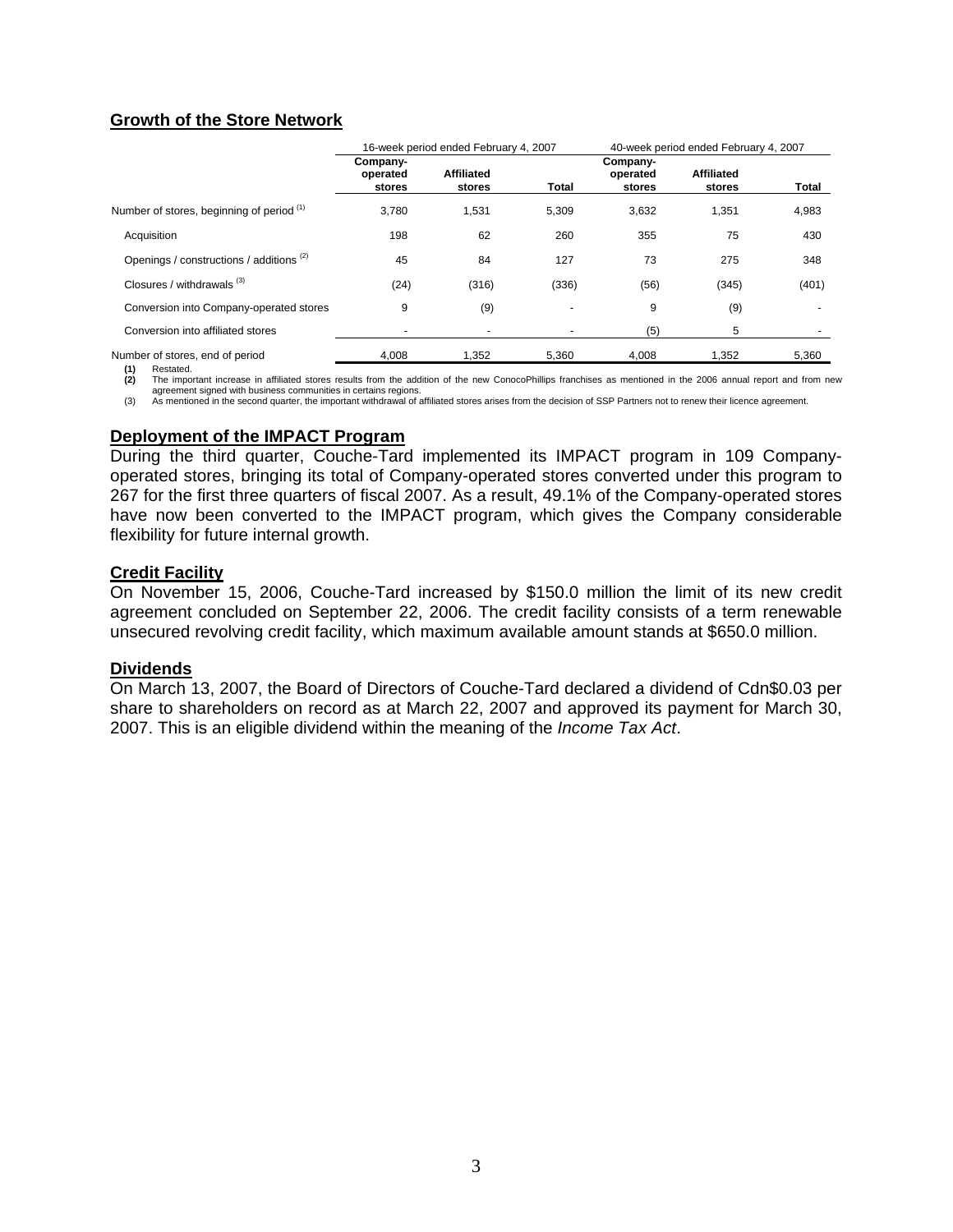## **Selected Consolidated Financial Information**

The following table highlights certain information regarding Couche-Tard's operations for the 16-week and 40-week periods ended February 4, 2007 and January 29, 2006:

| (In millions of US dollars, unless otherwise stated)                            | 16-week periods ended |                     |             | 40-week periods ended |                     |             |  |
|---------------------------------------------------------------------------------|-----------------------|---------------------|-------------|-----------------------|---------------------|-------------|--|
|                                                                                 | February 4,<br>2007   | January 29,<br>2006 | Change<br>% | February 4,<br>2007   | January 29,<br>2006 | Change<br>% |  |
| <b>Statement of Operations Data:</b>                                            |                       |                     |             |                       |                     |             |  |
| Merchandise and service revenues (1):                                           |                       |                     |             |                       |                     |             |  |
| <b>United States</b>                                                            | 937.9                 | 811.4               | 15.6        | 2,347.9               | 2,111.3             | 11.2        |  |
| Canada                                                                          | 422.9                 | 407.1               | 3.9         | 1,182.0               | 1,088.3             | 8.6         |  |
| Total merchandise and service revenues                                          | 1,360.8               | 1,218.5             | 11.7        | 3,529.9               | 3,199.6             | 10.3        |  |
| Motor fuel revenues:                                                            |                       |                     |             |                       |                     |             |  |
| <b>United States</b>                                                            | 1.875.4               | 1.470.1             | 27.6        | 4.847.9               | 3.662.5             | 32.4        |  |
| Canada                                                                          | 261.8                 | 255.6               | 2.4         | 737.0                 | 656.3               | 12.3        |  |
| Total motor fuel revenues                                                       | 2.137.2               | 1.725.7             | 23.8        | 5.584.9               | 4,318.8             | 29.3        |  |
| <b>Total revenues</b>                                                           | 3,498.0               | 2,944.2             | 18.8        | 9,114.8               | 7,518.4             | 21.2        |  |
| Merchandise and service gross profit <sup>(1)</sup> :                           |                       |                     |             |                       |                     |             |  |
| <b>United States</b>                                                            | 317.1                 | 268.9               | 17.9        | 791.4                 | 694.1               | 14.0        |  |
| Canada                                                                          | 147.7                 | 135.9               | 8.7         | 413.1                 | 366.3               | 12.8        |  |
| Total merchandise and service gross profit                                      | 464.8                 | 404.8               | 14.8        | 1.204.5               | 1.060.4             | 13.6        |  |
| Motor fuel gross profit:                                                        |                       |                     |             |                       |                     |             |  |
| <b>United States</b>                                                            | 106.7                 | 108.8               | (1.9)       | 289.3                 | 252.0               | 14.8        |  |
| Canada                                                                          | 16.4                  | 16.7                | (1.8)       | 44.7                  | 47.5                | (5.9)       |  |
| Total motor fuel gross profit                                                   | 123.1                 | 125.5               | (1.9)       | 334.0                 | 299.5               | 11.5        |  |
| <b>Total gross profit</b>                                                       | 587.9                 | 530.3               | 10.9        | 1,538.5               | 1,359.9             | 13.1        |  |
| Operating, selling, administrative and general expenses                         | 462.9                 | 402.1               | 15.1        | 1,145.4               |                     | 13.9        |  |
| Depreciation and amortization of property and equipment                         |                       |                     |             |                       | 1,005.3             |             |  |
| and other assets                                                                | 43.3                  | 33.4                | 29.6        | 99.4                  | 80.1                |             |  |
|                                                                                 | 81.7                  | 94.8                | (13.8)      | 293.7                 | 274.5               | 24.1<br>7.0 |  |
| <b>Operating income</b>                                                         | 43.7                  | 54.5                | (19.8)      | 163.0                 | 164.1               | (0.7)       |  |
| Net earnings                                                                    |                       |                     |             |                       |                     |             |  |
| <b>Other Operating Data:</b>                                                    |                       |                     |             |                       |                     |             |  |
| Merchandise and service gross margin <sup>(1)</sup> :                           |                       |                     |             |                       |                     |             |  |
| Consolidated                                                                    | 34.2%                 | 33.2%               |             | 34.1%                 | 33.1%               |             |  |
| <b>United States</b>                                                            | 33.8%                 | 33.1%               |             | 33.7%                 | 32.9%               |             |  |
| Canada                                                                          | 34.9%                 | 33.4%               |             | 34.9%                 | 33.7%               |             |  |
| Growth of same-store merchandise revenues (2) (3).                              |                       |                     |             |                       |                     |             |  |
| <b>United States</b>                                                            | 1.9%                  | 6.0%                |             | 3.0%                  | 5.6%                |             |  |
| Canada                                                                          | 3.2%                  | 2.9%                |             | 2.9%                  | 4.1%                |             |  |
| Motor fuel gross margin:                                                        | 13.19                 | 17.63               |             | 15.50                 | 16.63               |             |  |
| United States (cents per gallon) <sup>(3)</sup><br>Canada (Cdn cents per litre) | 4.05                  |                     | (25.2)      | 4.21                  |                     | (6.8)       |  |
| Volume of motor fuel sold (4):                                                  |                       | 4.31                | (6.0)       |                       | 4.96                | (15.1)      |  |
| United States (millions of gallons)                                             | 841.8                 | 634.4               | 32.7        | 1,938.0               | 1,556.6             | 24.5        |  |
| Canada (millions of litres)                                                     | 470.1                 | 452.9               | 3.8         | 1,203.5               | 1,148.3             | 4.8         |  |
| Growth of same-store motor fuel volume (3).                                     |                       |                     |             |                       |                     |             |  |
| <b>United States</b>                                                            | 3.2%                  | 6.9%                |             | 4.5%                  | 6.0%                |             |  |
| Canada                                                                          | 4.2%                  | 2.0%                |             | 4.5%                  | 2.8%                |             |  |
| <b>Per-Share Data:</b>                                                          |                       |                     |             |                       |                     |             |  |
| Basic net earnings per share (dollars per share)                                | 0.22                  | 0.27                | (18.5)      | 0.81                  | 0.81                |             |  |
| Diluted net earnings per share (dollars per share)                              | 0.21                  | 0.26                | (19.2)      | 0.78                  | 0.79                | (1.3)       |  |
|                                                                                 |                       |                     |             |                       |                     |             |  |
|                                                                                 |                       |                     |             | February 4,           | April 30,           | Change      |  |
|                                                                                 |                       |                     |             | 2007                  | 2006                | \$.         |  |

|                                                    | 2007           | 2006    | $\tilde{\phantom{a}}$ |
|----------------------------------------------------|----------------|---------|-----------------------|
| <b>Financial position:</b>                         |                |         |                       |
| Total assets                                       | 2.884.1        | 2.369.2 | 514.9                 |
| Interest-bearing debt                              | 927.3          | 524.1   | 403.2                 |
| Shareholders' equity                               | 1.096.4        | 966.0   | 130.4                 |
| <b>Ratios:</b>                                     |                |         |                       |
| Net interest-bearing debt/total capitalization (b) | 0.40:1         | 0.15:1  |                       |
| Net interest-bearing debt/EBITDA <sup>(6)</sup>    | $1.54:1^{(7)}$ | 0.39:1  |                       |

(1) Includes other revenues derived from franchise fees, royalties and rebates on some purchases by franchisees and licensees.<br>(2) Does not include services and other revenues (as described in footnote 1 above). Growth in

Includes volumes of franchisees and dealers.

(1) Includes other revenues derived from<br>
(2) Does not include services and other<br>
For Company-operated stores only.<br>
(4) Includes volumes of franchisees and<br>
(5) This ratio is presented for information This ratio is presented for information purposes only and represents a measure of financial condition used especially in financial circles. It represents the following calculation: long-term interest-bearing debt, net of cash and cash equivalents and temporary investments, divided by the addition of shareholders' equity and long-<br>term debt, net of cash and cash equivalents and temporary may not be comparable to similar measures presented by other public companies.

6) This ratio is presented for information purposes only and represents a measure of financial condition used especially in financial circles. It represents the following<br>Calculation: long-term interest-bearing debt, net o Depreciation and Amortization). It does not have a standardized meaning prescribed by Canadian GAAP and therefore may not be comparable to similar measures

presented by other public companies.<br>(7) This ratio is standardized over one year. It includes the results of the first, second and third quarters for the fiscal year ending April 29, 2007 as well as the results of the fourth quarter of the fiscal year ended April 30, 2006.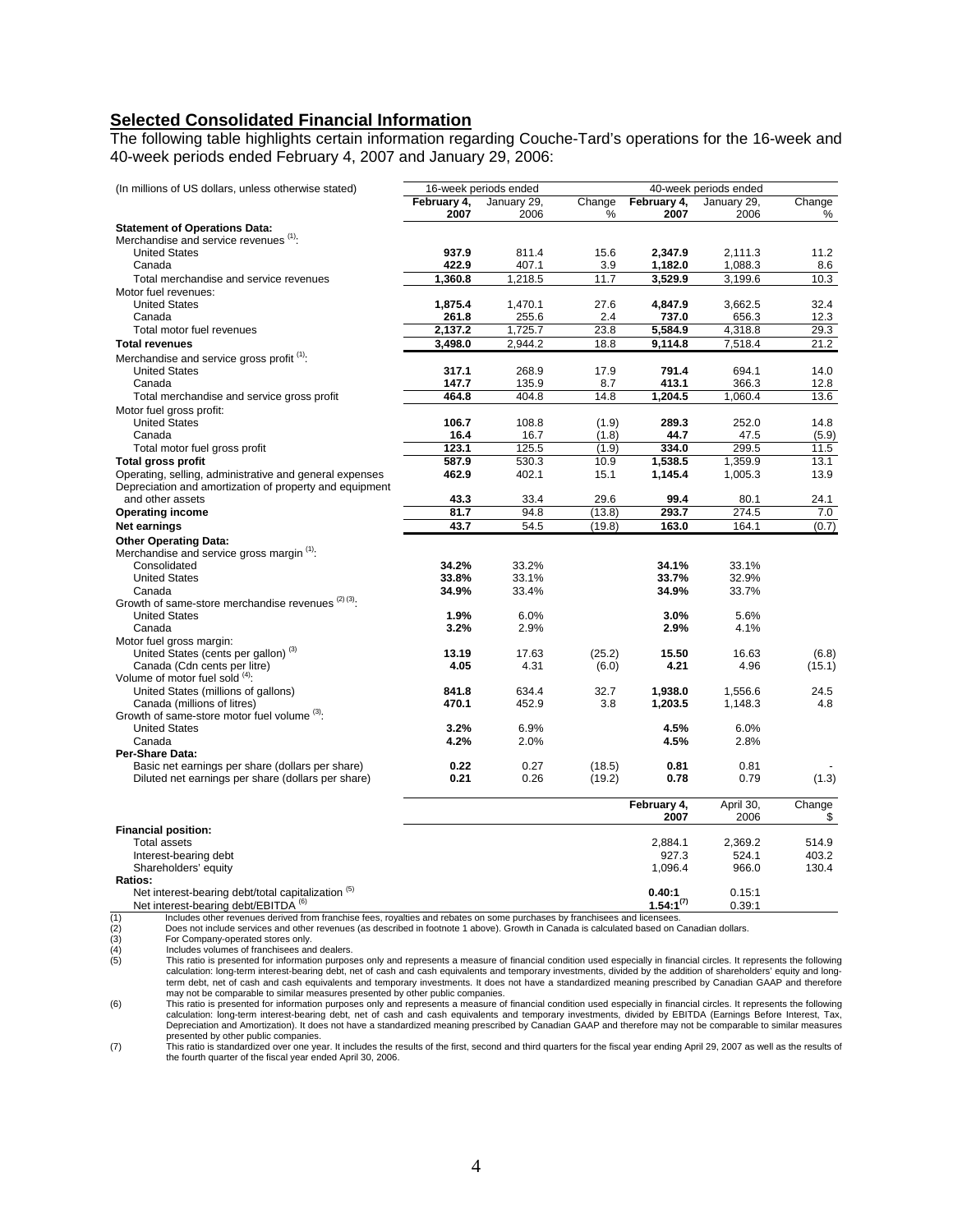## **Analysis of Consolidated Results and Financial Position for the Third Quarter and the Three First Quarters of fiscal 2007**

## **Operating Results**

**Revenues** amounted to \$3.5 billion for the 16-week period ended February 4, 2007, up \$553.8 million for an increase of 18.8%. For the first three quarters, revenues totaled \$9.1 billion, representing an increase of \$1.6 billion or 21.2%.

**For the third quarter of fiscal 2007**, the growth of merchandise and service revenues was \$142.3 million or 11.7%, of which \$87.3 million was generated by the stores acquired since the beginning of the current year and \$6.5 million was generated by the 1.5% appreciation of the Canadian dollar against its U.S. counterpart. For internal growth, the increase in **same-store merchandise revenues in the United States** stood at 1.9% compared with 3.2% **in Canada**. Over the past two years, the stores located in Florida and in the Gulf of Mexico region were plagued by several hurricanes. The impact of the storms on the same-store merchandise revenues is significant and cyclical. Indeed, following the announcement of these devastating events, sales post momentary increased growth followed by a low period during the actual storms. During such reconstruction period, the merchandise revenues increase due to higher traffic among the Company's target clientele and then subsequently fall once the reconstruction is completed. Thus, the third quarter last year corresponded to the reconstruction period following the hurricanes. Other factors: 1- In order to increase growth in demand for this quarter, which is less favourable for our business cycle, many of the Company's U.S. markets implemented aggressive promotional programs that were not repeated this year. This had, on the other side, a positive impact on the gross margin; 2- This year, Couche-Tard has sustained the impact of the exceptional weather conditions experienced last year in its Southwest region markets, which generated strong growth in its main product categories, including water, beverages and beer. This year, the same region was affected by heavy rains and even snow; 3- On December 8, 2006, government officials in Arizona applied an \$8.20-per-carton tax increase on tobacco, which greatly affected sales in this category subsequently. Finally, in the United States and Canada, the Company continues to benefit from its pricing and product mix strategies, as well as from the ongoing implementation of its IMPACT program throughout its network.

**For the first three quarters of fiscal 2007**, the growth in merchandise and service revenues stood at \$330.3 million or 10.3%, of which \$127.1 million was generated by the stores acquired during the year and \$69.3 million resulted from the 6.0% appreciation of the Canadian dollar. Additionally, the growth of same-store merchandise revenues was 3.0% **in the United States** compared with 2.9% **in Canada**.

**For the third quarter of 2007, motor fuel revenues** increased \$411.5 million or 23.8%, of which \$301.4 million was generated by the stores acquired since April 30, 2006. The appreciation of the Canadian dollar accounted for \$3.9 million of the increase. These factors were offset by the negative impact of \$62.3 million created by the decrease in the average retail price at the pump for the Company-operated stores. The following table shows the average retail pump prices observed over the past 12 months, commencing with the fourth quarter of the year ended April 30, 2006: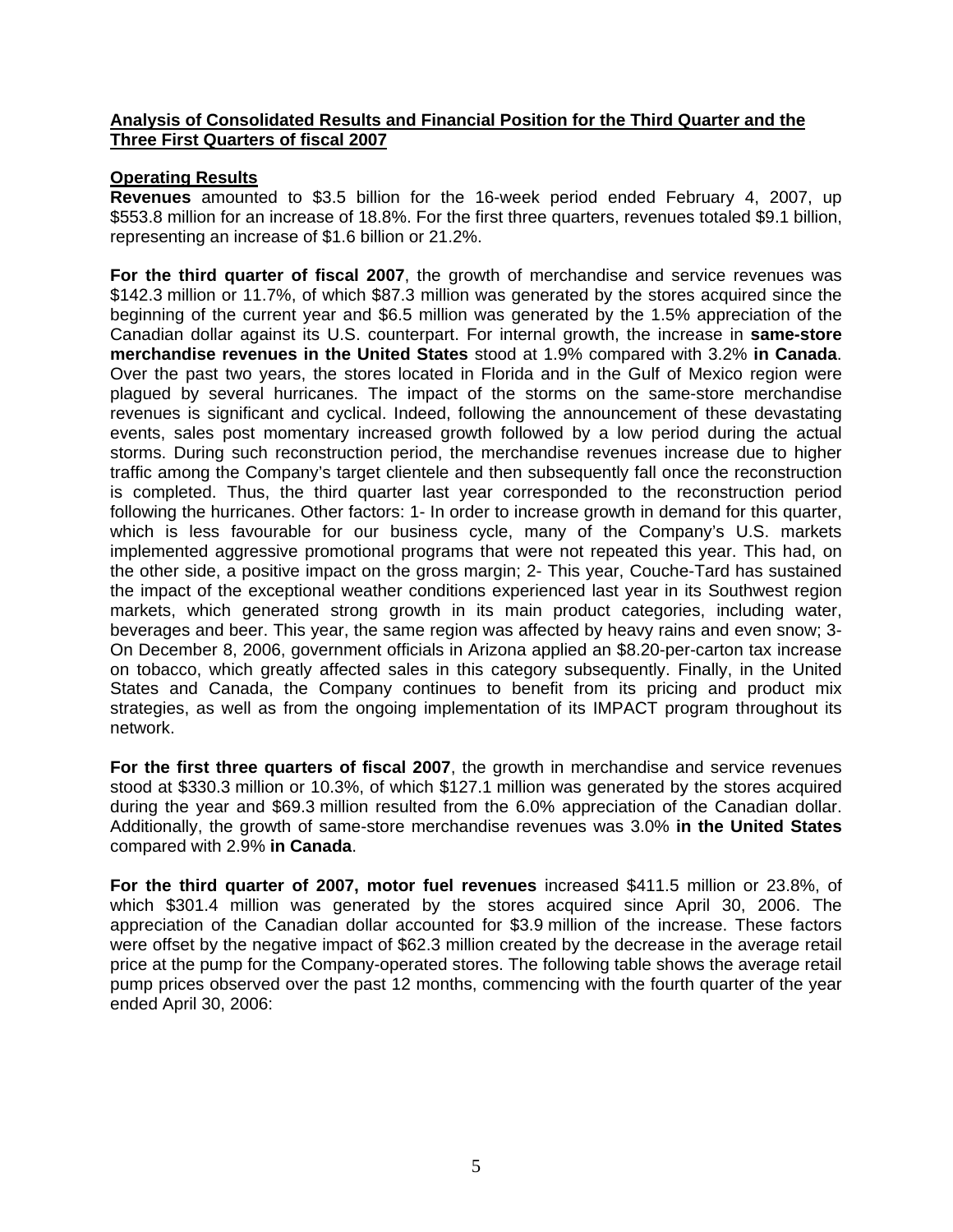| Quarter                               | 4th   | 1st   | <sub>2</sub> nd | 3rd   | Weighted<br>average |
|---------------------------------------|-------|-------|-----------------|-------|---------------------|
| 53-week period ended February 4, 2007 |       |       |                 |       |                     |
| United States (US dollars per gallon) | 2.30  | 2.86  | 2.61            | 2.26  | 2.48                |
| Canada (Cdn cents per litre)          | 88.63 | 96.08 | 89.87           | 80.27 | 88.08               |
| 52-week period ended January 29, 2006 |       |       |                 |       |                     |
| United States (US dollars per gallon) | 2.07  | 2.18  | 2.62            | 2.33  | 2.30                |
| Canada (Cdn cents per litre)          | 78.60 | 82.79 | 95.65           | 84.61 | 85.53               |

For internal growth, **in the United States**, **the increase of same-store motor fuel volume** for the third quarter of fiscal 2007 was 3.2% compared with 4.2% **in Canada**. The growth **in the United States** is considered to be very satisfactory, particularly given that the price optimization program in the Southwest region is in its second year, which has resulted in a less important impact. In addition, given the volatile nature of the motor fuel market following the hurricanes that occurred in fiscal 2006, it is difficult to make comparisons with other regions in the U.S. In Canada, the growth was mainly a result of the strong economy in Western Canada combined with the CAA program implemented in Quebec.

**During the 40-week period ended February 4, 2007**, motor fuel revenues climbed \$1.3 billion or 29.3%, of which \$434.0 million was generated by the stores acquired during fiscal 2007. The increase in pump prices contributed \$246.7 million to the total increase while the appreciation of the Canadian dollar generated \$43.4 million. Finally, the growth in same-store motor fuel volume was 4.5% **in both the United States and Canada** for reasons similar to those described above.

**During the 16-week period ended February 4, 2007, the merchandise and service gross margin** was 34.2%, up from 33.2% in the same quarter of fiscal 2006. **In the United States**, the gross margin was 33.8%, up from 33.1% last year. **In Canada**, it was 34.9% compared with 33.4%. In both the U.S. and Canadian markets, the reasons behind the increase in gross margin include the impact of improvements in purchasing terms, changes in the product mix with a focus on higher margin items that target customers' demand more specifically, the reduction in certain aggressive promotional programs for specific categories, as well as the implementation of the IMPACT program in an increasing number of stores, including the newly acquired stores. **In the United States**, some acquisitions have contributed to decrease gross margin since the previous owners-operators had aggressive price strategies.

**For the first three quarters**, the merchandise and service gross margin reached 34.1%, up from 33.1% for the same period of the previous fiscal year. Due to the above-mentioned factors, gross margin **in the United States** was 33.7%, up from 32.9%, whereas **in Canada**, it stood at 34.9% compared with 33.7%, which represents a significant increase of 1.2%.

**For the third quarter of fiscal 2007, the motor fuel gross margin** for the Company-operated stores **in the United States** decreased substantially to 13.19¢ per gallon compared with 17.63¢ per gallon in the corresponding quarter of the previous fiscal year. **In Canada**, it fell to Cdn4.05¢ per litre compared with Cdn4.31¢ per litre last year.

**For the first three quarters of the current fiscal year, the U.S. motor fuel gross margin** dropped to 15.50¢ per gallon compared with 16.63¢ per gallon for the corresponding period of the fiscal year ended April 30, 2006. In Canada, the same trend occurred, with the gross margin decreasing to Cdn4.21¢ per litre compared with Cdn4.96¢ per litre. However, it is important to remember that the volatility in margins from one quarter to another tends to stabilize on an annual basis.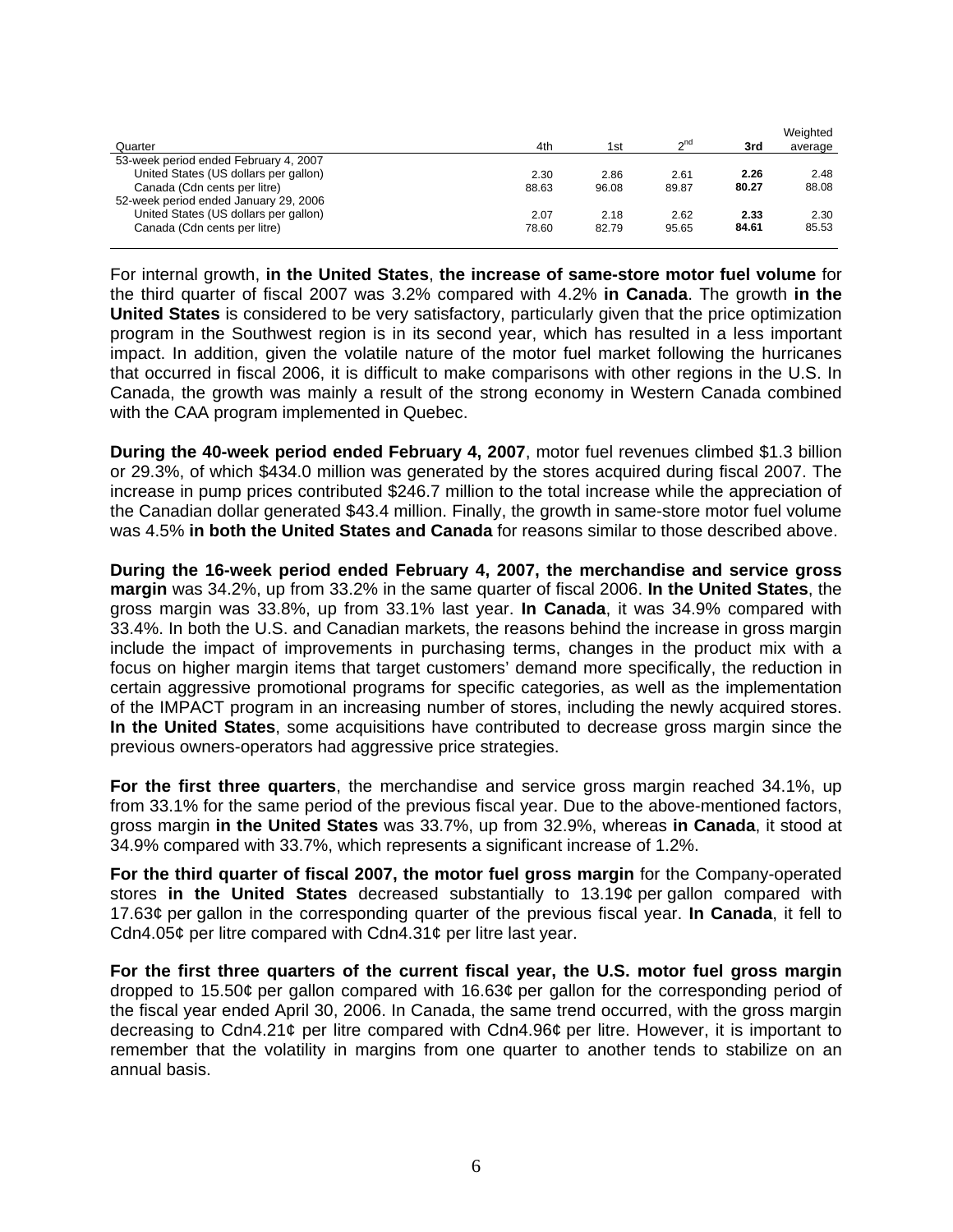The following table provides some information related to the motor fuel gross margin of Couche-Tard's Company-operated stores in the United States for the last four quarters, commencing with the fourth quarter of the fiscal year ended April 30, 2006:

 $(110 \text{ cm})$ 

| (US cents per gallon)<br>Quarter                                 | 4th   | 1 <sub>st</sub> | 2nd   | 3rd   | Weighted<br>average |
|------------------------------------------------------------------|-------|-----------------|-------|-------|---------------------|
| 53-week period ended February 4, 2007                            |       |                 |       |       |                     |
| Before deduction of expenses related to electronic payment modes | 10.96 | 13.60           | 20.73 | 13.19 | 14.48               |
| Expenses related to electronic payment modes                     | 3.31  | 3.82            | 3.77  | 3.12  | 3.46                |
| After deduction of expenses related to electronic payment modes  | 7.65  | 9.78            | 16.96 | 10.07 | 11.02               |
| 52-week period ended January 29, 2006                            |       |                 |       |       |                     |
| Before deduction of expenses related to electronic payment modes | 11.26 | 14.86           | 17.05 | 17.63 | 15.43               |
| Expenses related to electronic payment modes                     | 2.75  | 2.98            | 3.50  | 3.24  | 3.13                |
| After deduction of expenses related to electronic payment modes  | 8.51  | 11.88           | 13.55 | 14.39 | 12.30               |
|                                                                  |       |                 |       |       |                     |

**Operating, selling, administrative and general expenses** increased by 1.0% as a percentage of merchandise and service revenues for the 16- and 40-week periods ended February 4, 2007. These costs were significantly affected by higher salaries, due, in part, to a labour shortage in certain regions and by the increase in expenses related to electronic payment modes, which vary in line with motor fuel sales. These factors explained respectively 0.4% and 0.2% of the increase on a quarterly basis and 0.5% and 0.4% on an annual basis. The other factors that contributed to the increase are those related to public utility expenses, environmental costs and finally the maintenance costs related to the ATM machines operated by Couche-Tard since the last quarter of fiscal 2006.

The new legislative proposal in the U.S. regarding minimum wage aims to increase minimum wage from the current \$5.15 to \$7.25 per hour. The Bill has been submitted to the Senate. If the proposal is adopted, Couche-Tard estimates that this legislation will have an impact of approximately \$5.0 million on its results before taxes.

**Depreciation and amortization of property and equipment and other assets** increased primarily from investments made over the past year through acquisitions and the ongoing implementation of the Company's IMPACT program in its network.

**Financial expenses** were up \$5.8 million **for the third quarter** of the current fiscal year compared with the quarter ended January 29, 2006. The change is mainly due to an increase in average borrowings for this quarter, a drop in the interest income generated from the investing of excess cash and a negative variance of \$1.0 million related to interest rate swaps, offset by the drop in the Company's average interest rate. **For the first three quarters**, financial expenses rose \$8.1 million compared with the corresponding period in fiscal 2006. The increase is due primarily to Couche-Tard's higher average annual interest rate, higher average borrowings, a negative variance of \$2.5 million related to the interest rate swaps, as well as the decrease in interest income.

Following the Government of Quebec's adoption of Bill 15 in the National Assembly of Quebec regarding amendments to the *Quebec Taxation Act*, Couche-Tard posted a \$9.9 million **unusual retroactive income tax expense** in the first quarter of the current fiscal year. Excluding this element, the effective income tax rate for the first three quarters was 33.5%, which is slightly lower than the rate of 34.1% observed for the first three quarters of fiscal 2006.

Couche-Tard closed the **third quarter** of 2007 with a \$10.8 million decrease in **net earnings** for a total of \$43.7 million, resulting in per-share earnings of \$0.22 or \$0.21 on a diluted basis. The net earnings for this quarter were affected by factors over which the Company has little control: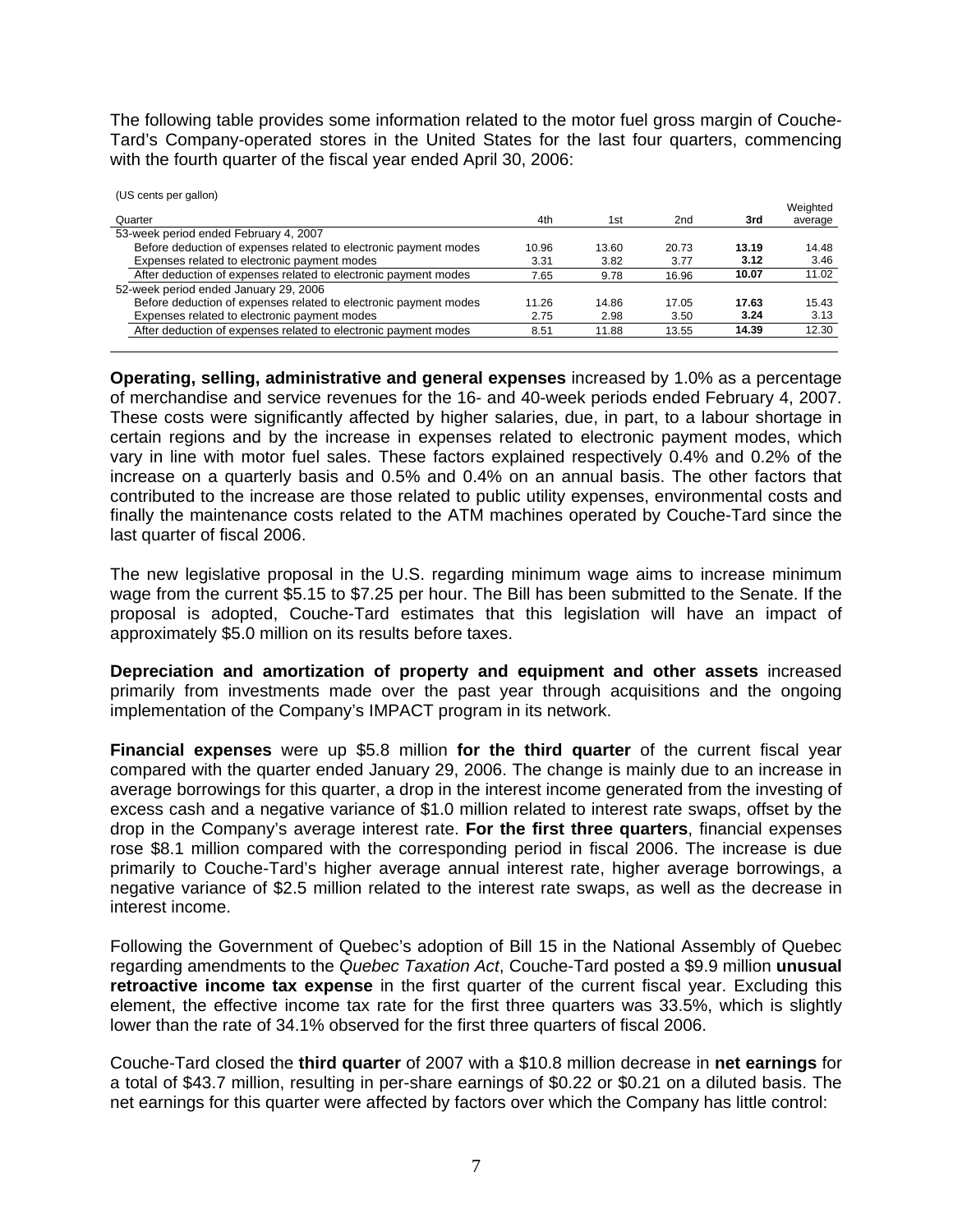| (In millions of US dollars)                                                                                     | 16-week period ended<br>February 4, 2007 |  |
|-----------------------------------------------------------------------------------------------------------------|------------------------------------------|--|
| Net earnings for the third quarter as reported                                                                  | 43.7                                     |  |
| Negative impact related to the decrease in the motor fuel margin, after taxes <sup>(1)</sup>                    | 24.3                                     |  |
| Negative impact due to the increase in expenses related to electronic payment modes, after taxes <sup>(2)</sup> | 3.4                                      |  |
| Adjusted net earnings for the third quarter <sup>(3)</sup>                                                      | 71.4                                     |  |

(1) Decrease in the motor fuel gross margin in the Company-operated stores, excluding volume effect.

Related to the increase in the retail price of motor fuel and the volume of motor fuel sold.

(3) These adjusted net earnings are presented for information purposes only. They do not have a standardized meaning prescribed by Canadian GAAP. Management believes that the information is a relevant addition to the information published according to Canadian GAAP.

Thus, by taking these factors into account, net earnings for this quarter would have amounted to \$71.4 million, or \$0.34 per share on a diluted basis, which represents an increase of 31.0% compared with the net earnings for the quarter ended January 29, 2006.

Couche-Tard closed the **first three quarters** of fiscal 2007 with **net earnings** of \$163.0 million, which equals \$0.81 per share or \$0.78 per share on a diluted basis. However, the net earnings for the first three quarters were affected by factors over which the Company has little control:

| (In millions of US dollars)                                                                          | 40-week period ended<br>February 4, 2007 |
|------------------------------------------------------------------------------------------------------|------------------------------------------|
| Net earnings for the first three quarters as reported                                                | 163.0                                    |
| Negative impact related to the decrease in the motor fuel margin, after taxes <sup>(1)</sup>         | 18.8                                     |
| Negative impact due to the increase in expenses related to electronic payment modes, after taxes (2) | 11.0                                     |
| Non-recurring negative impact related to Bill 15                                                     | 9.9                                      |
| Positive impact related to changes in the exchange rate, after taxes (3)                             | (2.9)                                    |
| Adjusted net earnings for the first three quarters (4)                                               | 199.8                                    |

Decrease in the motor fuel gross margin in the Company-operated stores, excluding volume effect.

(2) Related to the increase in the retail price of motor fuel and the volume of motor fuel sold.

(3) Impact of the increase in the value of the Canadian dollar compared with the US dollar.

These adjusted net earnings are presented for information purposes only. They do not have a standardized meaning prescribed by Canadian GAAP. Management believes that the information is a relevant addition to the information published according to Canadian GAAP.

Thus, by taking these factors into account, net earnings for the first three quarters would have amounted to \$199.8 million, or \$0.96 per share on a diluted basis, which represents an increase of 21.8% compared with the net earnings for the corresponding period ended January 29, 2006.

## **Liquidity and Capital Resources**

Couche-Tard's capital expenditures and acquisitions realized during the first three quarters were mainly financed using its excess cash and credit facilities. In the future, Couche-Tard is confident that it will be able to finance its capital expenditures and acquisitions through a combination of cash flows from operating activities, additional debt, monetization of its real estate portfolio and, as a last resort, by share issuances.

As at February 4, 2007, \$570.4 million was used under the term revolving operating credit and the effective interest rate was 5.88%. In addition, Cdn\$0.6 million and \$16.6 million were used for standby letters of credit.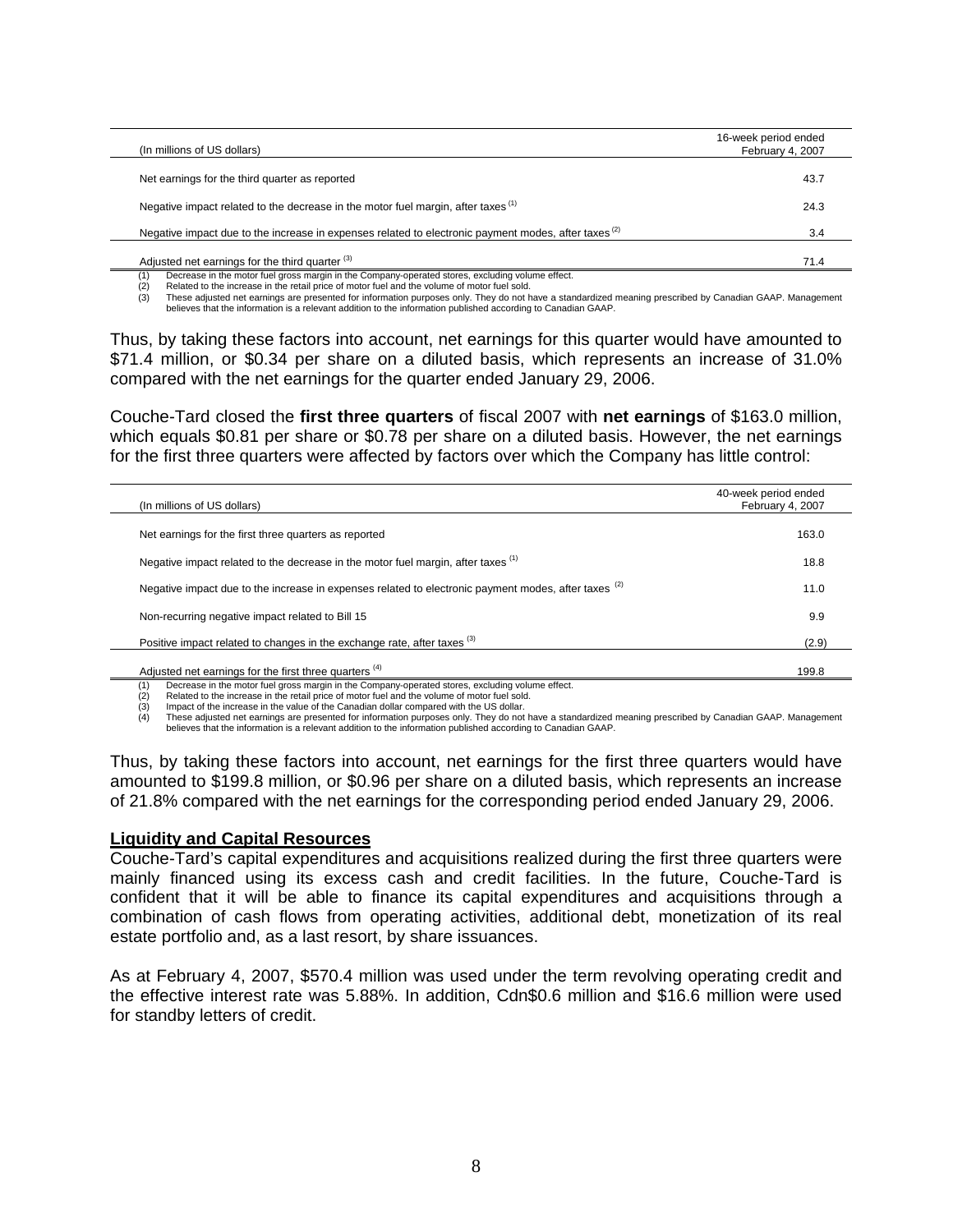## **Selected Consolidated Cash Flow Information**

|                                                          | 16-week periods ended |                     |         | 40-week periods ended |             |         |  |
|----------------------------------------------------------|-----------------------|---------------------|---------|-----------------------|-------------|---------|--|
|                                                          | February 4,           | January 29,<br>2006 | Change  | February 4,           | January 29, | Change  |  |
|                                                          | 2007                  |                     | S       | 2007                  | 2006        | S       |  |
| <b>Operating activities</b><br>Cash flows <sup>(1)</sup> |                       |                     |         |                       |             |         |  |
|                                                          | 92.1                  | 95.4                | (3.3)   | 273.2                 | 253.9       | 19.3    |  |
| Other                                                    | 3.4                   | (51.6)              | 55.0    | (42.8)                | 4.0         | (46.8)  |  |
| Net cash provided by operating activities                | 95.5                  | 43.8                | 51.7    | 230.4                 | 257.9       | (27.5)  |  |
| <b>Investing activities</b>                              |                       |                     |         |                       |             |         |  |
| <b>Business acquisitions</b>                             | (318.0)               | (54.4)              | (263.6) | (561.7)               | (54.4)      | (507.3) |  |
| Purchase of property and equipment, net of               |                       |                     |         |                       |             |         |  |
| proceeds from the disposal of property and               |                       |                     |         |                       |             |         |  |
| equipment                                                | (138.9)               | (52.3)              | (86.6)  | (217.1)               | (127.4)     | (89.7)  |  |
| Proceeds from sale and leaseback transactions            | 19.2                  | 12.1                | 7.1     | 25.4                  | 30.8        | (5.4)   |  |
| Other                                                    | 10.4                  | (5.0)               | 15.4    | (3.0)                 | (7.3)       | 4.3     |  |
| Net cash used in investing activities                    | (427.3)               | (99.6)              | (327.7) | (756.4)               | (158.3)     | (598.1) |  |
| <b>Financing activities</b>                              |                       |                     |         |                       |             |         |  |
| Increase in long-term borrowing, net of financial        |                       |                     |         |                       |             |         |  |
| expenses                                                 | 390.1                 |                     | 390.1   | 570.2                 |             | 570.2   |  |
| Repayment of long-term debt                              | (0.2)                 | (2.2)               | 2.0     | (167.0)               | (5.2)       | (161.8) |  |
| Dividends paid                                           | (5.3)                 | (4.4)               | (0.9)   | (14.3)                | (4.4)       | (9.9)   |  |
| Issuance of shares, net of share issue expenses          | 0.3                   |                     | 0.3     | 0.8                   | 0.2         | 0.6     |  |
| Net cash used in financing activities                    | 384.9                 | (6.6)               | 391.5   | 389.7                 | (9.4)       | 399.1   |  |
| Company credit rating                                    |                       |                     |         |                       |             |         |  |
| Standard and Poor's                                      | BB                    | <b>BB</b>           |         | BB                    | <b>BB</b>   |         |  |
| Moody's                                                  | Ba1                   | Ba2                 |         | Ba1                   | Ba2         |         |  |

Moody's **Ba1** Ba2 **Ba1** Ba2 (1) These cash flows are presented for information purposes only and represent a performance measure used especially in financial circles. They represent cash flows from net earnings, plus depreciation and amortization, loss on disposal of property and equipment and future income taxes. They do not have a standardized meaning prescribed by Canadian GAAP and therefore may not be comparable to similar measures presented by other public companies.

## **Operating activities**

During the first three quarters, the cash used in other elements is related to the variance in noncash working capital, which results primarily from the significant drop in accounts payable due to the seasonal nature of Couche-Tard's business, offset by the increase in income taxes payable.

### **Investing activities**

Couche-Tard's major investments realized during this quarter were the acquisitions of the Shell and Sparky's stores, which were added to the Spectrum, Holland Oil, Close-to-Home and Stopn-Save stores acquired during the first-half year of fiscal 2007. Capital expenditures are primarily related to the ongoing implementation of the Company's IMPACT program throughout its network, new constructions, as well as the replacement of equipment in some of its stores to enhance the offering of products and services.

### **Financing activities**

The first three quarters were marked by a net increase of \$403.2 million in the long-term debt used to finance investments. The Company also paid out \$14.3 million in dividends.

## **Financial Position**

As demonstrated by the indebtedness ratios included in the "Selected Consolidated Financial Information" section and by the cash flows, Couche-Tard has an excellent financial position.

The increase in total assets is mainly attributable to the \$507.3 million increase in property and equipment, the \$117.6 million increase in goodwill, the \$39.2 million increase in inventories and the decrease of \$140.4 million in cash and cash equivalents which are primarily the result of the acquisitions carried out in the first three quarters.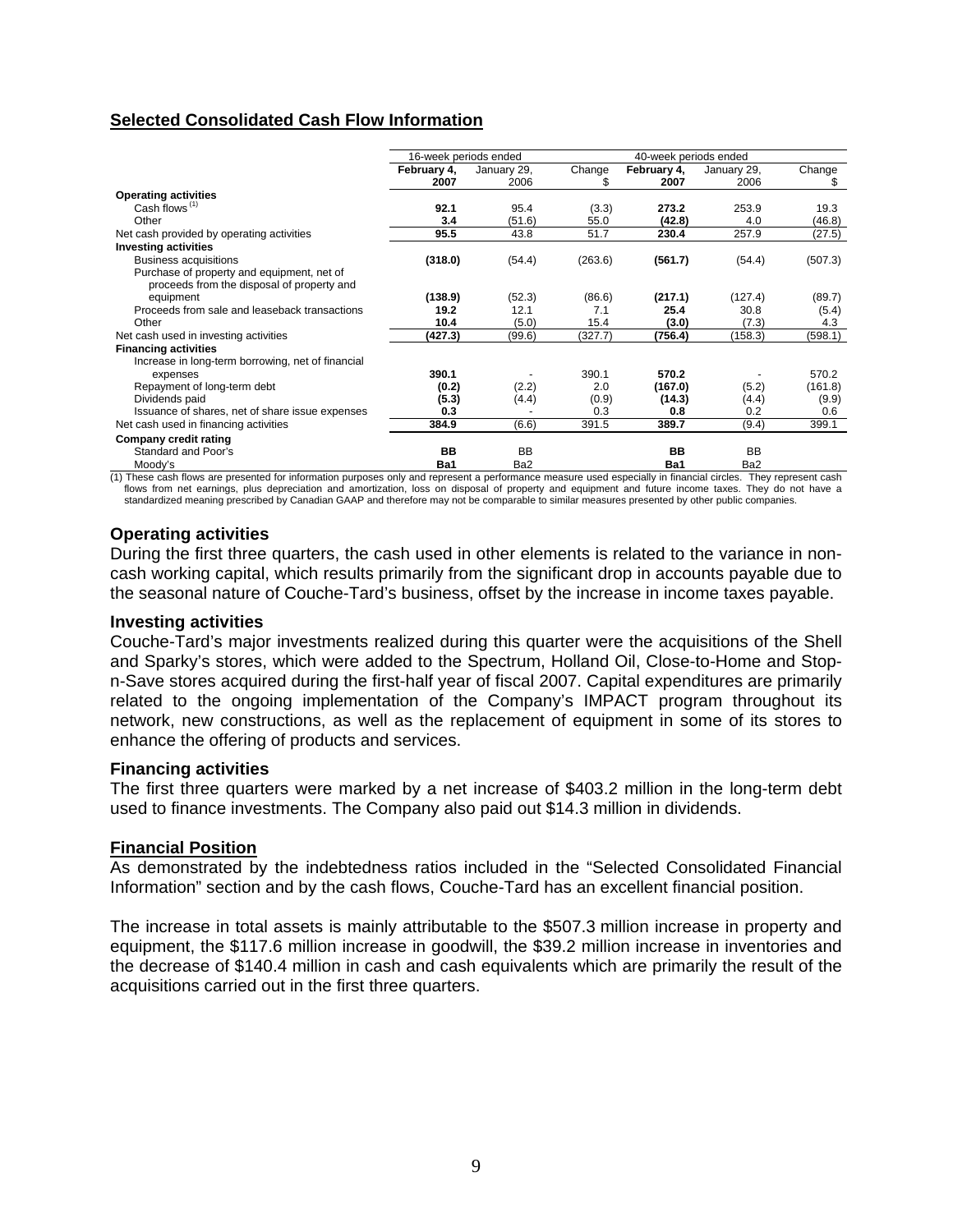## **Summary of Quarterly Results**

| (In millions of US dollars, except for per<br>share data, unaudited)                                                   |         | <b>Fiscal</b><br>2007 |         | Fiscal<br>2006 |         |                 |         | Fiscal<br>2005 |
|------------------------------------------------------------------------------------------------------------------------|---------|-----------------------|---------|----------------|---------|-----------------|---------|----------------|
| Quarter                                                                                                                | 3rd     | 2nd                   | 1st     | 4th            | 3rd     | 2 <sub>nd</sub> | 1st     | 4th            |
| Weeks                                                                                                                  | 16      | 12                    | 12      | 13             | 16      | 12              | 12      | 12             |
| <b>Revenues</b>                                                                                                        | 3,498.0 | 2,759.7               | 2.857.1 | 2.638.9        | 2,944.2 | 2,391.9         | 2.182.3 | 1,961.7        |
| Earnings before depreciation and<br>amortization of property and equipment<br>and other assets, financial expenses and |         |                       |         |                |         |                 |         |                |
| income taxes                                                                                                           | 125.0   | 149.2                 | 118.9   | 84.0           | 128.2   | 115.6           | 110.8   | 68.7           |
| Depreciation and amortization of property                                                                              |         |                       |         |                |         |                 |         |                |
| and equipment and other assets                                                                                         | 43.3    | 28.3                  | 27.8    | 26.8           | 33.4    | 24.0            | 22.7    | 21.6           |
| Operating income                                                                                                       | 81.7    | 120.9                 | 91.1    | 57.2           | 94.8    | 91.6            | 88.1    | 47.1           |
| Financial expenses                                                                                                     | 16.6    | 8.5                   | 8.5     | 8.5            | 10.8    | 7.5             | 7.2     | 7.4            |
| Net earnings                                                                                                           | 43.7    | 74.7                  | 44.6    | 32.1           | 54.5    | 55.5            | 54.1    | 32.5           |
| Net earnings per share                                                                                                 |         |                       |         |                |         |                 |         |                |
| Basic                                                                                                                  | \$0.22  | \$0.37                | \$0.22  | \$0.16         | \$0.27  | \$0.27          | \$0.27  | \$0.16         |
| <b>Diluted</b>                                                                                                         | \$0.21  | \$0.36                | \$0.21  | \$0.15         | \$0.26  | \$0.27          | \$0.26  | \$0.16         |

## **Subsequent Events**

## **Acquisitions**

On March 7, 2007, the Company signed an agreement with Star Fuel Marts, LLC, to purchase 53 company-operated stores operating under the All Star banner in Oklahoma City, Oklahoma, United States. The transaction amount will be determined on closing.

On February 26, 2007, Couche-Tard purchased 13 Company-operated stores from Richcor, Inc. The stores operate under the Groovin Noovin banner in the U.S. city of Pensacola, Florida.

## **Outlook**

 "During the fourth quarter, we will continue to implement our IMPACT program in order to reach our objective of 400 stores for the current fiscal year. We will also take advantage of further expansion opportunities in strategic markets in North America, insofar as they are consistent with our profit and growth criterias. With the benefits of the new stores that have been acquired and opened since the beginning of the year and our focus on our targeted pricing and product mix strategies, we are confident we will achieve strong results for the last quarter and the fiscal year ending April 29, 2007," concluded Alain Bouchard.

## **Profile**

Alimentation Couche-Tard Inc. is the leader in the Canadian convenience store industry. In North America, Couche-Tard is the second largest independent convenience store operator (whether integrated with a petroleum company or not) in terms of number of stores. Couche-Tard currently operates a network of 5,360 convenience stores, 3,308 of which include motor fuel dispensing, located in nine large geographic markets, including six in the United States covering 28 States and three in Canada covering six provinces. Some 39,500 people are employed throughout Couche- Tard's retail convenience network and executive offices.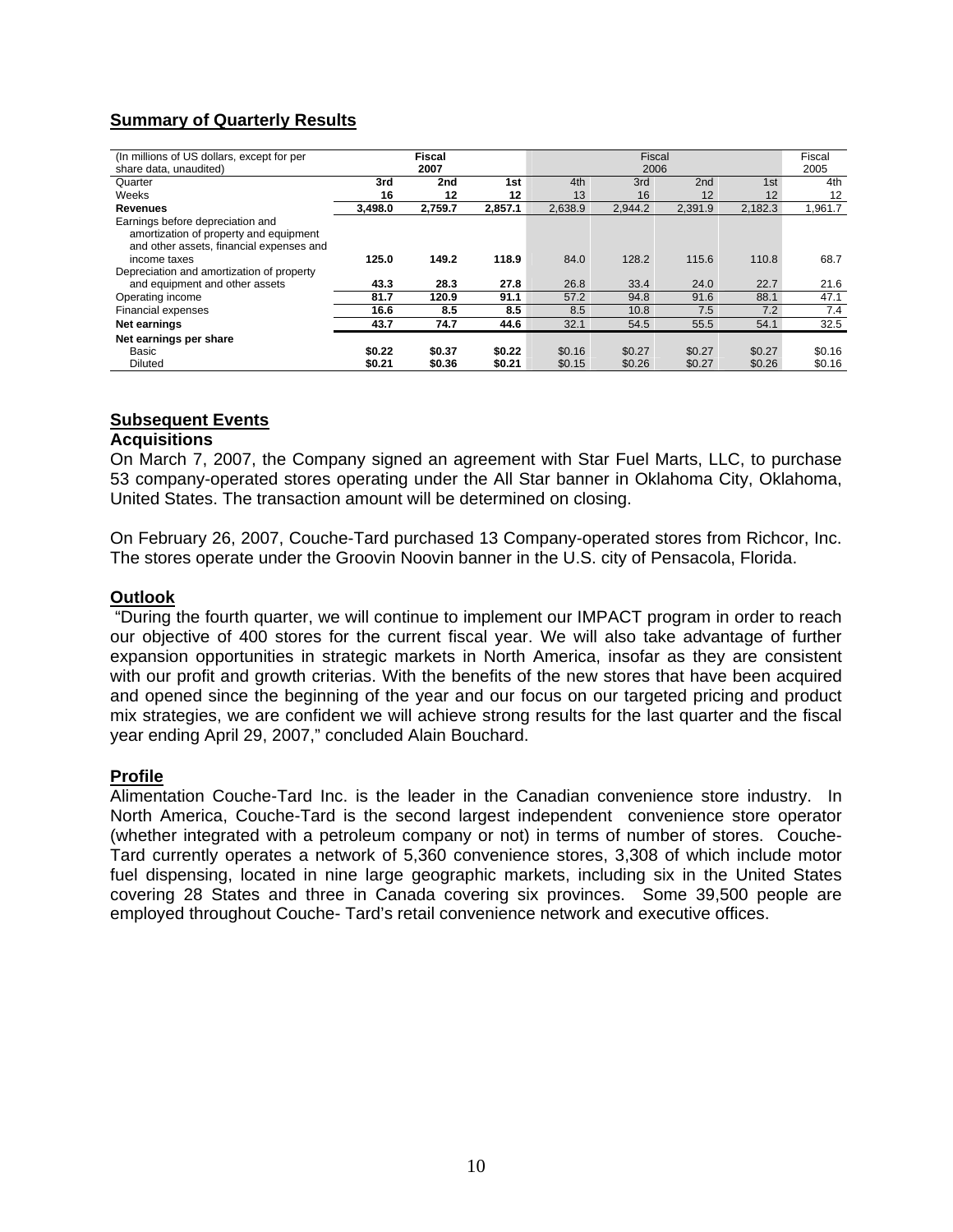### **Source Alain Bouchard**, Chairman of the Board, President and Chief Executive Officer **Richard Fortin**, Executive Vice-President and Chief Financial Officer Tel: (450) 662-3272 **info@couche-tard.com www.couche-tard.com**

The statements set forth in this press release, which describes Couche-Tard's objectives, projections, estimates, expectations or forecasts, may constitute forward-looking statements within the meaning of securities legislation. Positive or negative verbs such as "plan", "evaluate", "estimate", "believe" and other related expressions are used to identify such statements. Couche-Tard would like to point out that, by their very nature, forward-looking statements involve risks and uncertainties such that its results, or the measures it adopts, could differ materially from those indicated or underlying these statements, or could have an impact on the degree of realization of a particular projection. Major factors that may lead to a material difference between Couche-Tard's actual results and the projections or expectations set forth in the forward-looking statements include the effects of the integration of acquired businesses and the ability to achieve projected synergies, fluctuations in margins on motor fuel sales, competition in the convenience store and retail motor fuel industries, exchange rate variations, and such other risks as described in detail from time to time in the reports filed by Couche-Tard with securities authorities in Canada and the United States. Unless otherwise required by applicable securities laws, Couche-Tard disclaims any intention or obligation to update or revise any forward-looking statements, whether as a result of new information, future events or otherwise. The forward-looking information in this release is based on information available as of the date of the release.

## **Conference Call on March 13, 2007 at 2:30 P.M. (Montreal Time)**

Financial analysts and investors who wish to participate in the conference call on Couche-Tard's results can dial 1-800-733-7560 a few minutes before the start of the call. For those unable to participate, a taped re-broadcast will be available March 13, 2007 from 4:30 p.m. until March 20, 2007 at 11:59 p.m., by dialing 1-877-289-8525 – **access code 21221059 followed by the # key.** Members of the media and other interested parties are invited to listen in.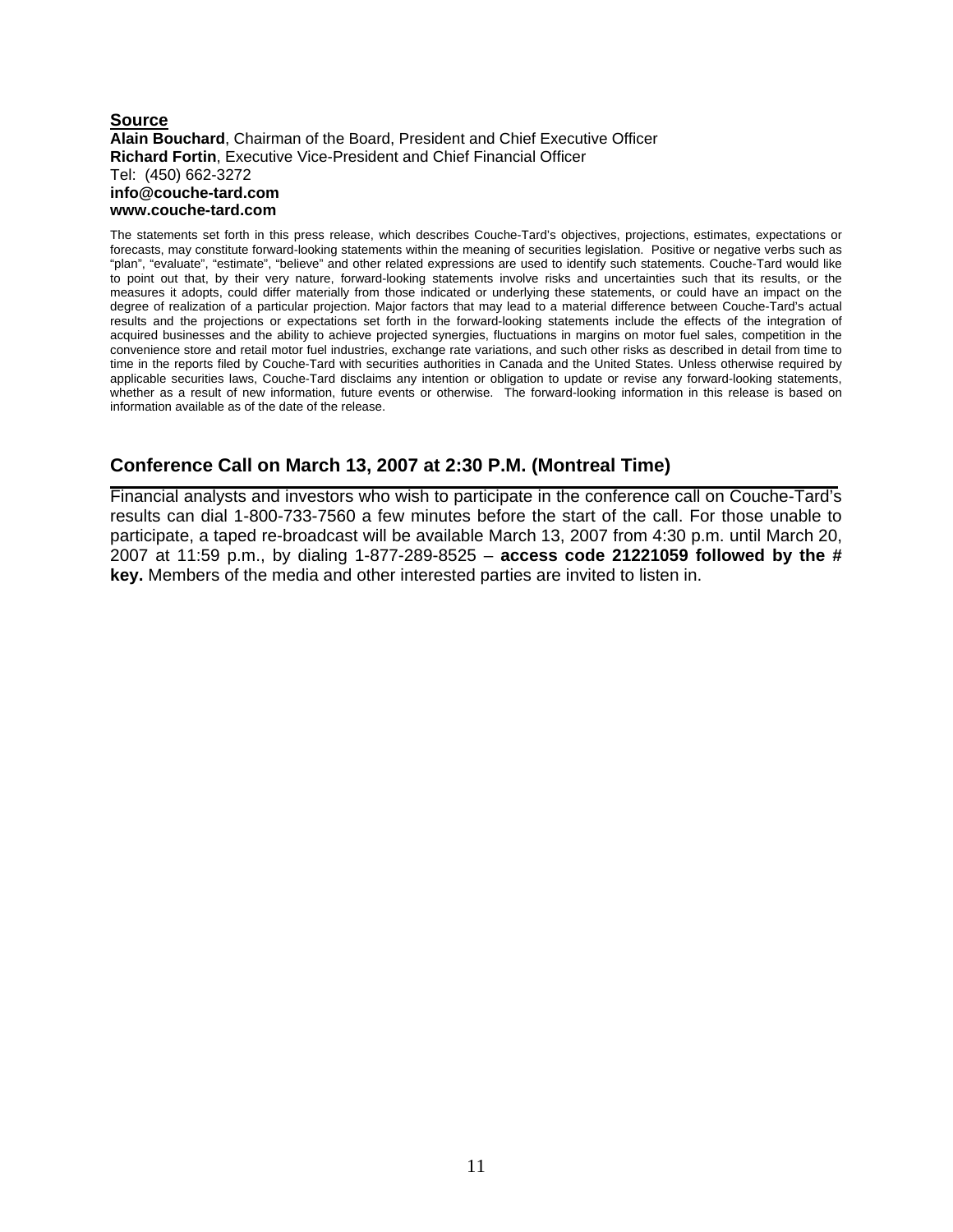### **CONSOLIDATED STATEMENTS OF EARNINGS**

(in millions of US dollars, except per share amounts, unaudited)

|                                                                                                                        | 16 weeks            |                     | 40 weeks            |                     |  |
|------------------------------------------------------------------------------------------------------------------------|---------------------|---------------------|---------------------|---------------------|--|
| For the periods ended                                                                                                  | February 4,<br>2007 | January 29,<br>2006 | February 4,<br>2007 | January 29,<br>2006 |  |
|                                                                                                                        | \$                  | \$                  | 5                   | \$                  |  |
| <b>Revenues</b>                                                                                                        | 3,498.0             | 2,944.2             | 9,114.8             | 7,518.4             |  |
| Cost of sales                                                                                                          | 2,910.1             | 2,413.9             | 7,576.3             | 6,158.5             |  |
| Gross profit                                                                                                           | 587.9               | 530.3               | 1,538.5             | 1,359.9             |  |
| Operating, selling, administrative and general expenses<br>Depreciation and amortization of property and equipment and | 462.9               | 402.1               | 1,145.4             | 1,005.3             |  |
| other assets                                                                                                           | 43.3                | 33.4                | 99.4                | 80.1                |  |
|                                                                                                                        | 506.2               | 435.5               | 1,244.8             | 1,085.4             |  |
| Operating income                                                                                                       | 81.7                | 94.8                | 293.7               | 274.5               |  |
| Financial expenses                                                                                                     | 16.6                | 10.8                | 33.6                | 25.5                |  |
| Earnings before income taxes                                                                                           | 65.1                | 84.0                | 260.1               | 249.0               |  |
| Income taxes (Note 4)                                                                                                  | 21.4                | 29.5                | 97.1                | 84.9                |  |
| <b>Net earnings</b>                                                                                                    | 43.7                | 54.5                | 163.0               | 164.1               |  |
| Net earnings per share (Note 5)                                                                                        |                     |                     |                     |                     |  |
| Basic                                                                                                                  | 0.22                | 0.27                | 0.81                | 0.81                |  |
| <b>Diluted</b>                                                                                                         | 0.21                | 0.26                | 0.78                | 0.79                |  |
| Weighted average number of shares (in thousands)                                                                       | 202,163             | 202,036             | 202,100             | 202,027             |  |
| Weighted average number of shares - diluted (in thousands)                                                             | 208,384             | 207,768             | 208,199             | 207,492             |  |
| Number of shares outstanding at end of period (in thousands)                                                           | 202,172             | 202,037             | 202,172             | 202,037             |  |

### **CONSOLIDATED STATEMENTS OF CONTRIBUTED SURPLUS**

(in millions of US dollars, unaudited)

| For the 40-week periods ended<br>February 4,   | January 29,      |
|------------------------------------------------|------------------|
| 2007                                           | 2006             |
|                                                | \$               |
| Balance, beginning of period<br>9.4            | 5.6              |
| Stock-based compensation (Note 7)<br>2.8       | 3.0 <sub>2</sub> |
| Fair value of stock options exercised<br>(0.2) |                  |
| Balance, end of period<br>12.0                 | 8.6              |

### **CONSOLIDATED STATEMENTS OF RETAINED EARNINGS**

(in millions of US dollars, unaudited)

| For the 40-week periods ended | February 4,<br>2007 | January 29,<br>2006 |
|-------------------------------|---------------------|---------------------|
|                               |                     | -S                  |
| Balance, beginning of period  | 505.0               | 317.5               |
| Net earnings                  | 163.0               | 164.1               |
|                               | 668.0               | 481.6               |
| <b>Dividends</b>              | (14.3)              | (4.4)               |
| Balance, end of period        | 653.7               | 477.2               |

The accompanying notes are an integral part of the consolidated financial statements.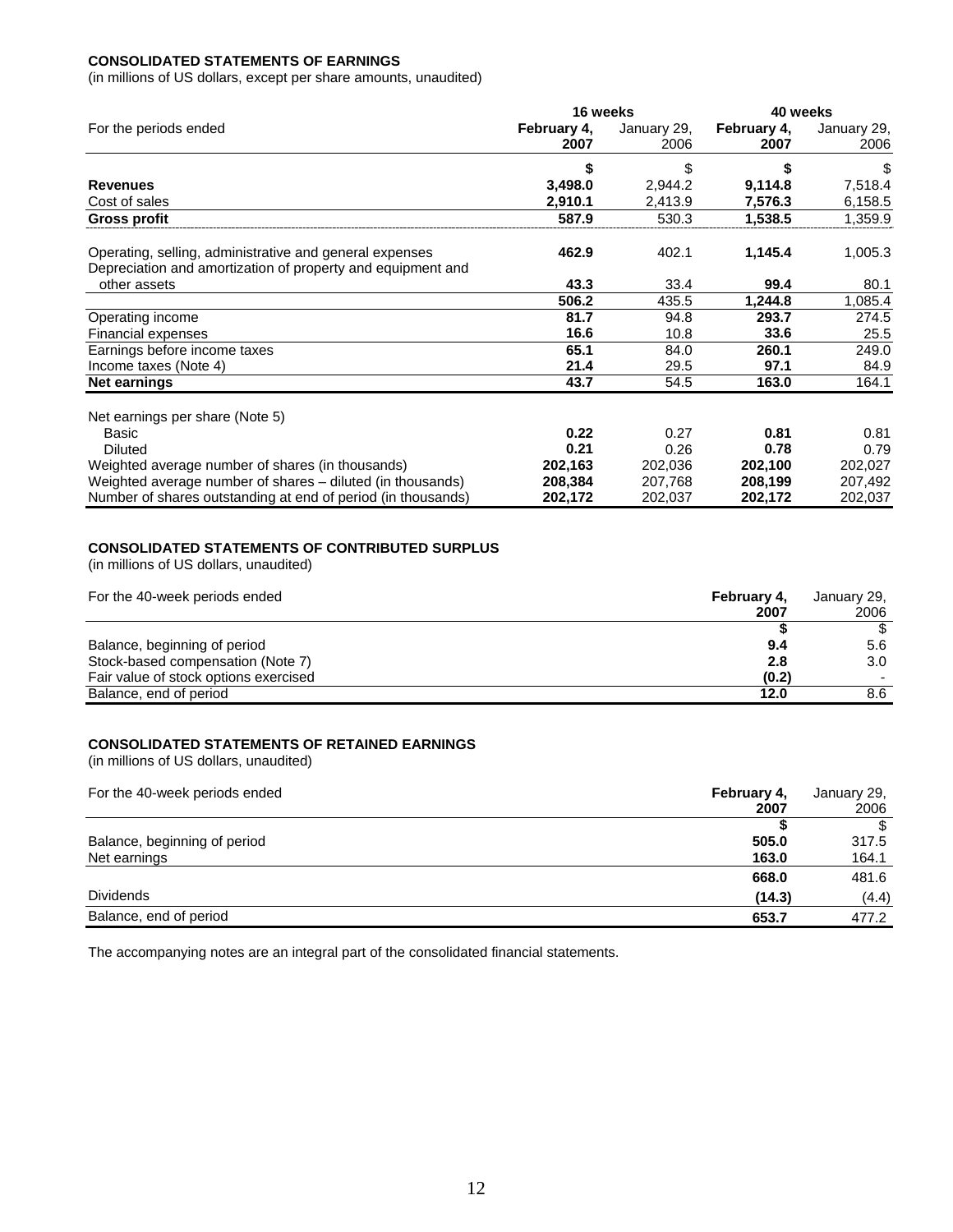### **CONSOLIDATED STATEMENTS OF CASH FLOWS**

(in millions of US dollars, unaudited)

|                                                                   | 16 weeks    |             | 40 weeks    |             |  |
|-------------------------------------------------------------------|-------------|-------------|-------------|-------------|--|
| For the periods ended                                             | February 4, | January 29, | February 4, | January 29, |  |
|                                                                   | 2007        | 2006        | 2007        | 2006        |  |
|                                                                   | \$          | \$          | \$          | \$          |  |
| <b>Operating activities</b>                                       |             |             |             |             |  |
| Net earnings                                                      | 43.7        | 54.5        | 163.0       | 164.1       |  |
| Adjustments to reconcile net earnings to net cash provided by     |             |             |             |             |  |
| operating activities                                              |             |             |             |             |  |
| Depreciation and amortization of property and equipment and       |             |             |             |             |  |
| other assets, net of amortization of deferred credits             | 37.3        | 28.3        | 87.4        | 72.3        |  |
| Future income taxes                                               | 15.0        | 13.1        | 23.7        | 19.9        |  |
| Gain on disposal of property and equipment and other assets       | (3.9)       | (0.5)       | (0.9)       | (2.4)       |  |
| Deferred credits                                                  | 20.4        | 5.4         | 27.4        | 11.6        |  |
| Other                                                             | 1.0         | (1.6)       | 7.7         | (3.5)       |  |
| Changes in non-cash working capital                               | (18.0)      | (55.4)      | (77.9)      | (4.1)       |  |
| Net cash provided by operating activities                         | 95.5        | 43.8        | 230.4       | 257.9       |  |
|                                                                   |             |             |             |             |  |
| <b>Investing activities</b>                                       |             |             |             |             |  |
| Business acquisitions (Note 3)                                    | (318.0)     | (54.4)      | (561.7)     | (54.4)      |  |
| Purchase of property and equipment                                | (148.5)     | (60.0)      | (230.7)     | (143.3)     |  |
| Proceeds from sale and leaseback transactions                     | 19.2        | 12.1        | 25.4        | 30.8        |  |
| Deposit reimbursement (deposit) on business acquisition           | 11.6        |             | (2.4)       |             |  |
| Increase in other assets                                          | (10.0)      | (1.0)       | (16.7)      | (3.3)       |  |
| Proceeds from disposal of property and equipment and other        |             |             |             |             |  |
| assets                                                            | 9.6         | 7.7         | 13.6        | 15.9        |  |
| Temporary investments                                             | 8.8         |             | 21.1        |             |  |
| Liabilities assumed on business acquisitions                      |             | (4.0)       | (5.0)       | (4.0)       |  |
| Net cash used in investing activities                             | (427.3)     | (99.6)      | (756.4)     | (158.3)     |  |
|                                                                   |             |             |             |             |  |
| <b>Financing activities</b>                                       |             |             |             |             |  |
| Increase in long-term debt, net of financing costs (Note 2)       | 390.1       |             | 570.2       |             |  |
| Dividends paid                                                    | (5.3)       | (4.4)       | (14.3)      | (4.4)       |  |
| Issuance of shares, net of share issue expenses                   | 0.3         |             | 0.8         | 0.2         |  |
| Repayment of long-term debt (Note 2)                              | (0.2)       | (2.2)       | (167.0)     | (5.2)       |  |
| Net cash provided by (used in) financing activities               | 384.9       | (6.6)       | 389.7       | (9.4)       |  |
| Effect of exchange rate fluctuations on cash and cash equivalents | (2.9)       | 3.0         | (4.1)       | 6.5         |  |
| Net increase (decrease) in cash and cash equivalents              | 50.2        | (59.4)      | (140.4)     | 96.7        |  |
| Cash and cash equivalents, beginning of period                    | 140.9       | 408.8       | 331.5       | 252.7       |  |
| Cash and cash equivalents, end of period                          | 191.1       | 349.4       | 191.1       | 349.4       |  |
|                                                                   |             |             |             |             |  |
| <b>Supplemental information:</b>                                  |             |             |             |             |  |
| Interest paid                                                     | 22.1        | 17.8        | 42.7        | 34.1        |  |
| Income taxes paid                                                 | 13.7        | 19.2        | 39.0        | 31.3        |  |

The accompanying notes are an integral part of the consolidated financial statements.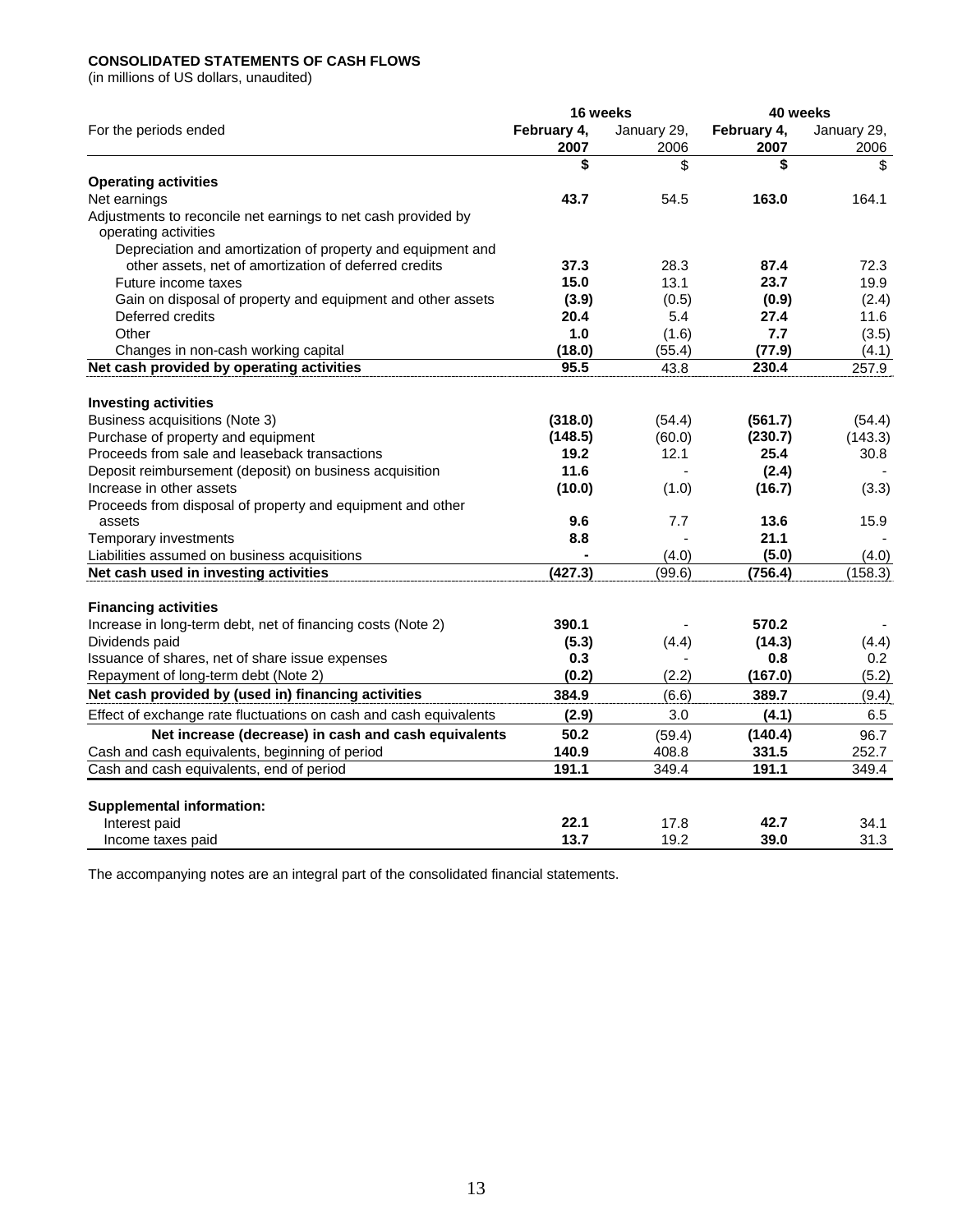### **CONSOLIDATED BALANCE SHEETS**

(in millions of US dollars)

|                                                  | As at February 4,   | As at April 30,   |
|--------------------------------------------------|---------------------|-------------------|
|                                                  | 2007<br>(unaudited) | 2006<br>(audited) |
|                                                  | \$                  | \$                |
|                                                  |                     |                   |
| <b>Assets</b>                                    |                     |                   |
| <b>Current assets</b>                            |                     |                   |
| Cash and cash equivalents                        | 191.1               | 331.5             |
| Temporary investments                            |                     | 21.4              |
| Accounts receivable                              | 176.5               | 153.0             |
| Income taxes receivable                          |                     | 0.7               |
| Inventories                                      | 361.5               | 322.3             |
| Prepaid expenses                                 | 19.2<br>14.0        | 15.2<br>18.9      |
| Future income taxes                              | 762.3               | 863.0             |
|                                                  | 1,521.4             | 1,014.1           |
| Property and equipment<br>Goodwill               | 363.4               | 245.8             |
| <b>Trademarks and licenses</b>                   | 168.8               | 175.4             |
| Deferred charges                                 | 24.8                | 28.2              |
| Other assets                                     | 42.8                | 42.1              |
| Future income taxes                              | 0.6                 | 0.6               |
|                                                  | 2,884.1             | 2,369.2           |
| <b>Liabilities</b><br><b>Current liabilities</b> |                     |                   |
| Accounts payable and accrued liabilities         | 599.8               | 681.8             |
| Income taxes payable                             | 42.9                |                   |
| Current portion of long-term debt                | 0.5                 | 8.0               |
| Future income taxes                              | 0.1                 | 0.1               |
|                                                  | 643.3               | 689.9             |
| Long-term debt                                   | 926.8               | 516.1             |
| Deferred credits and other liabilities           | 155.7               | 127.2             |
| Future income taxes                              | 61.9<br>1,787.7     | 70.0              |
|                                                  |                     | 1,403.2           |
|                                                  |                     |                   |
| <b>Shareholders' equity</b>                      |                     |                   |
| Capital stock                                    | 351.8               | 351.0             |
| Contributed surplus                              | 12.0                | 9.4               |
| Retained earnings                                | 653.7               | 505.0             |
| Cumulative translation adjustments               | 78.9                | 100.6             |
|                                                  | 1,096.4             | 966.0             |
|                                                  | 2,884.1             | 2,369.2           |

The accompanying notes are an integral part of the consolidated financial statements.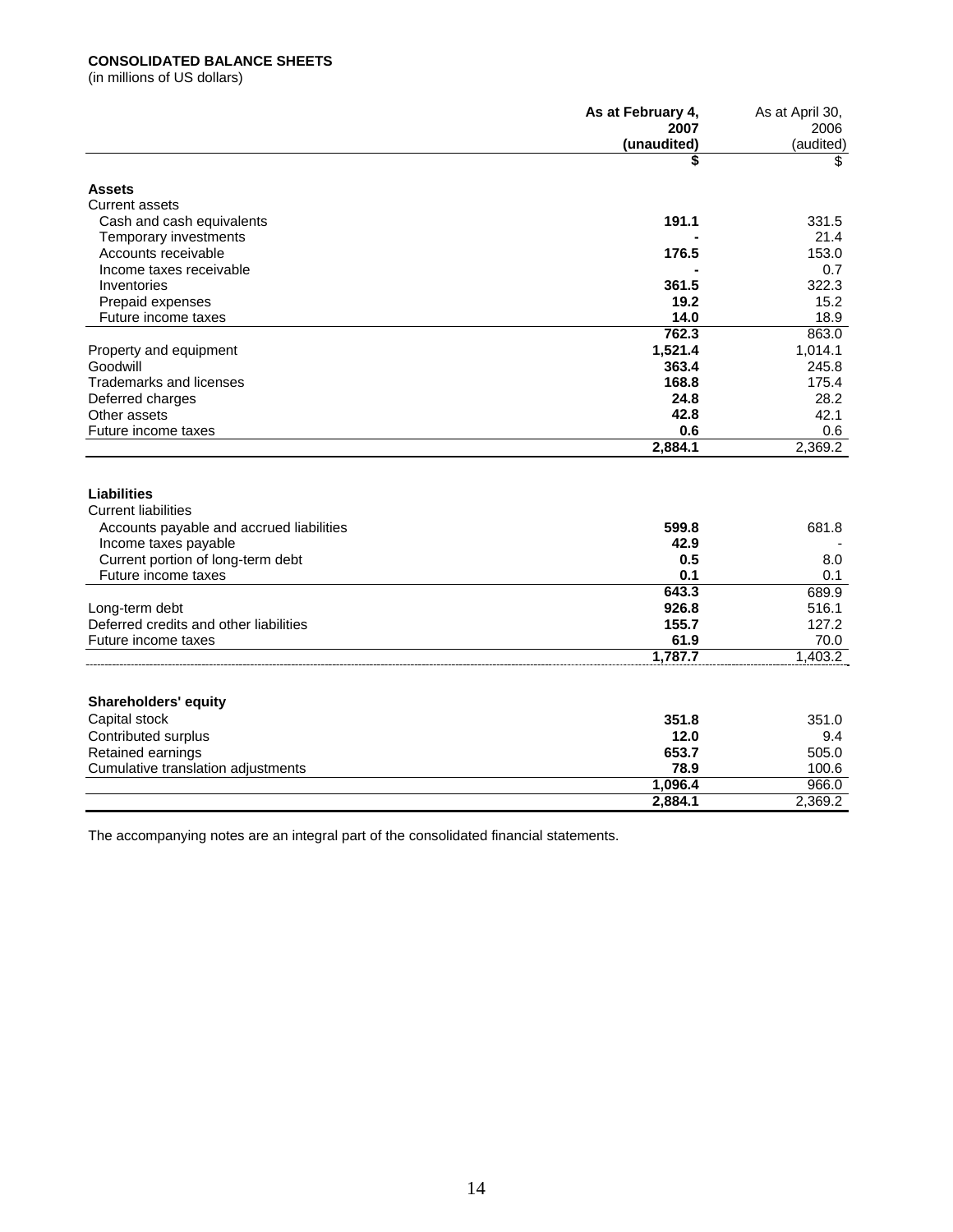(in millions of US dollars, except per share amounts, unaudited)

#### **1. CONSOLIDATED FINANCIAL STATEMENTS PRESENTATION**

The unaudited interim consolidated financial statements have been prepared by the Company in accordance with Canadian generally accepted accounting principles. These consolidated financial statements were prepared in accordance with the same accounting policies and methods as the audited annual consolidated financial statements for the year ended April 30, 2006. The unaudited interim consolidated financial statements should be read in conjunction with the audited annual consolidated financial statements and notes thereto in the Company's 2006 Annual Report (the 2006 Annual Report). The results of operations for the interim periods presented do not necessarily reflect results for the full year.

The Company's business follows a seasonal pattern. The busiest period is the first half-year of each fiscal year, which includes summer's sales.

### **2. LONG-TERM DEBT**

On September 22, 2006, the Company entered into a new credit agreement, replacing its secured senior term and revolving credit facilities.

The new credit agreement consists of a renewable unsecured facility of an initial maximum amount of \$500.0 with an initial term of five years that could be extended each year to its initial five-year term at the request of the Company with the consent of the lenders. In addition, the credit agreement includes a clause that permits the Company to increase the limit by a maximum amount of \$250.0. On November 15, 2006, the Company took advantage of this clause for an amount of \$150.0 bringing the maximum available amount to \$650.0. The credit facility is available in the following forms:

- A revolving operating credit, available i) in Canadian dollars, ii) in US dollars, iii) in the form of Canadian dollars bankers' acceptances, with stamping fees that vary based on a financial ratio of the Company and iv) in the form of standby letters of credit not exceeding \$50.0 or the equivalent in Canadian dollars, with fees that vary based on a financial ratio of the Company. Depending on the form and the currency of the loan, the amounts borrowed bear interest at variable rates based on the Canadian prime rate, the banker's acceptance rate, the U.S. base rate or the LIBOR rate plus a variable margin determined according to a financial ratio of the Company; and
- A line of credit in the maximum amount of \$50.0, available in Canadian or US dollars, bearing interest at variable rates based, depending on the form and the currency of the loan, on the Canadian prime rate, the U.S. prime rate or the U.S. base rate plus a variable margin determined according to a financial ratio of the Company.

Stand-by fees, which vary based on a financial ratio of the Company and on the utilization rate of the credit facility apply to the unused portion of the credit facility.

Under the new credit agreement, the Company must meet certain commitments and maintain certain financial ratios. The agreement also imposes certain restrictions on the Company.

Following the conclusion of the new credit agreement, the \$16.9 Secured Term Loan "A" and the \$146.2 Secured Term Loan "B" were reimbursed in full.

As at February 4, 2007, an amount of \$570.4 was used under the revolving operating credit and the effective interest rate was 5.88%. In addition, Cdn\$0.6 and \$16.6 were used for standby letters of credit. Finally, as at the same date, the Company was in compliance with the restrictive clauses and ratios imposed by the credit agreement.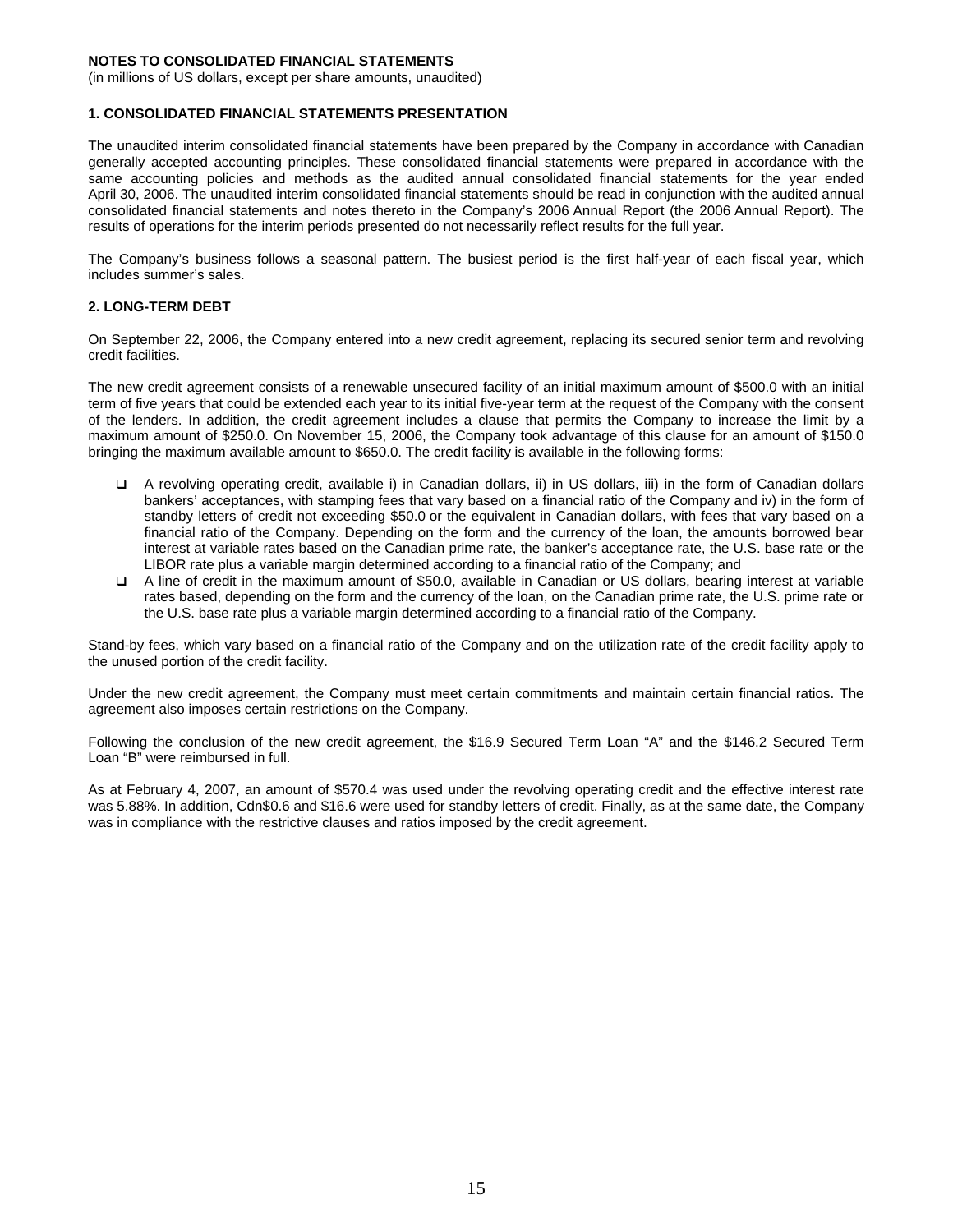(in millions of US dollars, except per share amounts, unaudited)

### **3. BUSINESS ACQUISITIONS**

During the 40-week period ended February 4, 2007, the Company made the following business acquisitions:

- Effective December 1, 2006: the Company purchased a network of 236 stores from Shell Oil Products US and its affiliate, Motiva Enterprises LLC. The majority of the stores acquired are operated under the Shell banner in the regions of Baton Rouge, Denver, Memphis, Orlando, Tampa and in the Southwest Florida, United States. Of the 236 stores, 174 are company-operated, 50 are operated by independent store operators and 12 have a motor fuel supply agreement.
- Effective October 30, 2006: the Company purchased, from Sparky's Oil Company, 24 Company-operated stores operating under the Sparky's banner in the West Central Florida, United States.
- Effective October 4, 2006: from Holland Oil Company, purchase of 56 Company-operated stores operating under the Holland Oil and Close to Home banners in Ohio, United States. Two of the acquired stores were immediately closed;
- Effective August 21, 2006: purchase of a network of 24 stores operating under the Stop-n-Save banner in the Monroe area of Louisiana, United States from Moore Oil Company LLC. Of these 24 stores, 11 are operated by the Company and 13 are operated by independent store operators.
- Effective June 12, 2006: from Spectrum Stores, Inc. and Spectrum Holding, Inc., purchase of 90 Company-operated stores, the majority of which are operated under the Spectrum banner in the States of Alabama and Georgia in the United States.

These acquisitions were settled for a total cash consideration of \$561.7, including direct acquisition costs. The preliminary allocations of the purchase price of the acquisitions were established based on available information and on the basis of preliminary evaluations and assumptions management believes to be reasonable. Since certain independent third party evaluations have not been finalized and since the Company has not completed its fair value assessment, the preliminary allocations are subject to adjustments to the fair value of the assets and liabilities should new information become available. The preliminary allocations are based on the estimated fair values on the dates of acquisition:

|                                                              | \$    |
|--------------------------------------------------------------|-------|
| Tangible assets acquired                                     |       |
| Inventories                                                  | 29.6  |
| Property and equipment                                       | 426.0 |
| Other assets                                                 | 1.0   |
| Total tangible assets                                        | 456.6 |
| Liabilities assumed                                          |       |
| Accounts payable and accrued liabilities                     | 4.8   |
| Deferred credits and other liabilities                       | 5.8   |
| <b>Total liabilities</b>                                     | 10.6  |
| Net tangible assets acquired                                 | 446.0 |
| Non-compete agreement                                        | 1.0   |
| Trademark                                                    | 0.4   |
| Goodwill                                                     | 114.3 |
| Total consideration paid, including direct acquisition costs | 561.7 |

Most of the goodwill related to these transactions is deductible for tax purposes.

### **4. INCOME TAXES**

On June 9, 2006, the Government of Québec adopted Bill 15 in the National Assembly of Québec, regarding amendments to the Taxation Act and other legislative provisions. As a result, for the 40-week period ended February 4, 2007, the Company has recorded an unusual retroactive income tax expense of \$9.9. This legislative modification will not have a significant impact on the effective income tax rate of the Company in the future.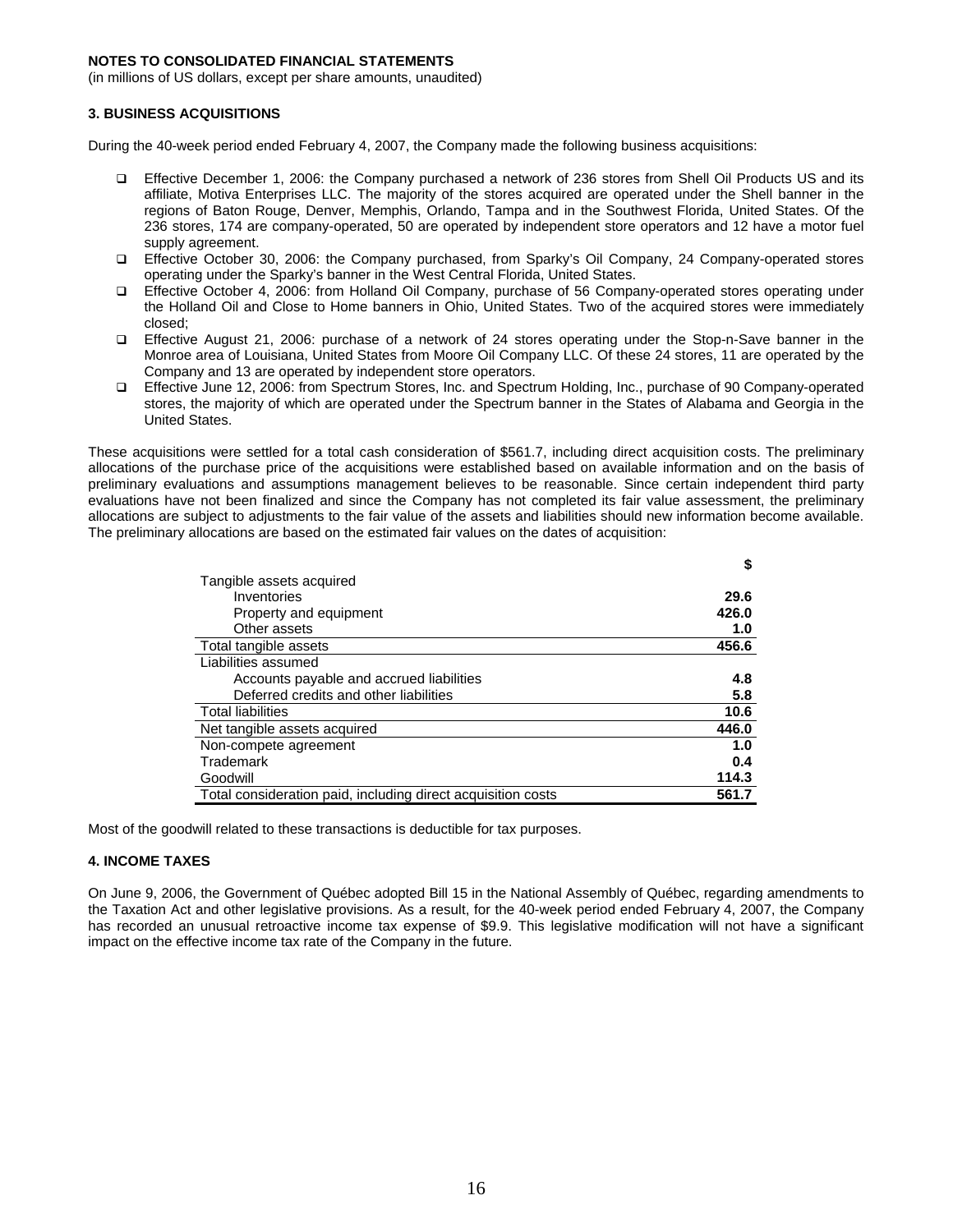(in millions of US dollars, except per share amounts, unaudited)

#### **5. NET EARNINGS PER SHARE**

|                                                                  | 16-week period<br>ended February 4, 2007 |                                                                                                                         |        | 16-week period<br>ended January 29, 2006 |                                          |        |                                                        |                              |  |
|------------------------------------------------------------------|------------------------------------------|-------------------------------------------------------------------------------------------------------------------------|--------|------------------------------------------|------------------------------------------|--------|--------------------------------------------------------|------------------------------|--|
|                                                                  | <b>Net</b><br>earnings                   | <b>Weighted average</b><br><b>Net</b><br>number of shares<br>Net<br>earnings<br>(in thousands)<br>per share<br>earnings |        |                                          |                                          |        | Weighted average<br>number of shares<br>(in thousands) | Net<br>earnings<br>per share |  |
|                                                                  | \$                                       |                                                                                                                         | \$     | \$                                       |                                          | \$     |                                                        |                              |  |
| Basic net earnings attributable to<br>Class A and B shareholders | 43.7                                     | 202,163                                                                                                                 | 0.22   | 54.5                                     | 202,036                                  | 0.27   |                                                        |                              |  |
| Dilutive effect of stock options                                 |                                          | 6,221                                                                                                                   | (0.01) |                                          | 5,732                                    | (0.01) |                                                        |                              |  |
| Diluted net earnings available for<br>Class A and B shareholders | 43.7                                     | 208,384                                                                                                                 | 0.21   | 54.5                                     | 207,768                                  | 0.26   |                                                        |                              |  |
|                                                                  |                                          | 40-week period<br>ended February 4, 2007                                                                                |        |                                          | 40-week period<br>ended January 29, 2006 |        |                                                        |                              |  |

|                                                                  | ended February 4, 2007 |                                                               |                                     | ended January 29, 2006 |                                                        |                              |  |
|------------------------------------------------------------------|------------------------|---------------------------------------------------------------|-------------------------------------|------------------------|--------------------------------------------------------|------------------------------|--|
|                                                                  | <b>Net</b><br>earnings | <b>Weighted average</b><br>number of shares<br>(in thousands) | <b>Net</b><br>earnings<br>per share | Net<br>earnings        | Weighted average<br>number of shares<br>(in thousands) | Net<br>earnings<br>per share |  |
|                                                                  |                        |                                                               |                                     |                        |                                                        |                              |  |
| Basic net earnings attributable to<br>Class A and B shareholders | 163.0                  | 202.100                                                       | 0.81                                | 164.1                  | 202.027                                                | 0.81                         |  |
| Dilutive effect of stock options                                 |                        | 6.099                                                         | (0.03)                              |                        | 5.465                                                  | (0.02)                       |  |
| Diluted net earnings available for<br>Class A and B shareholders | 163.0                  | 208.199                                                       | 0.78                                | 164.1                  | 207.492                                                | 0.79                         |  |

A total of 191,400 stock options are excluded from the calculation of the diluted net earnings per share due to their antidilutive effect for the 16 and 40-week periods ended February 4, 2007. There are 570,000 stock options excluded from the calculation for the 16 and 40-week periods ended January 29, 2006.

#### **6. CAPITAL STOCK**

As at February 4, 2007, the Company has 56,175,312 (56,388,652 as at January 29, 2006) issued and outstanding Class A multiple voting shares each comprising ten votes per share and 145,996,246 (145,648,632 as at January 29, 2006) outstanding Class B subordinate voting shares each comprising one vote per share.

#### **7. STOCK-BASED COMPENSATION AND OTHER STOCK-BASED PAYMENTS**

As at February 4, 2007, 9,217,116 (9,232,390 as at January 29, 2006) stock options for the purchase of Class B subordinate voting shares are outstanding. These stock options can be gradually exercised at various dates until December 1, 2016, at an exercise price varying from Cdn\$2.38 to Cdn\$25.71. Four series of stock options totaling 108,100 stock options at exercise prices ranging from Cdn\$25.09 to Cdn\$25.71 were granted since the beginning of the fiscal year.

For the 16 and 40-week periods ended February 4, 2007, the stock-based compensation costs amount to \$1.1 and \$2.8, respectively. For the 16 and 40-week periods ended January 29, 2006, the stock-based compensation costs amount to \$1.1 and \$3.0, respectively.

The fair value of stock options granted is estimated at the grant date using the Black & Scholes option pricing model on the basis of the following weighted average assumptions for the stock options granted during the year:

- □ risk-free interest rate of 4.00%;
- $\Box$  expected life of 8 years;
- $\Box$  expected volatility of 35%;
- □ expected quarterly dividend of Cdn\$0.027 per share.

The weighted average fair value of stock options granted since the beginning of the year is Cdn\$11.62 (Cdn\$8.53 as at January 29, 2006). A description of the Company's stock-based compensation plan is included in Note 19 of the consolidated financial statements presented in the 2006 Annual Report.